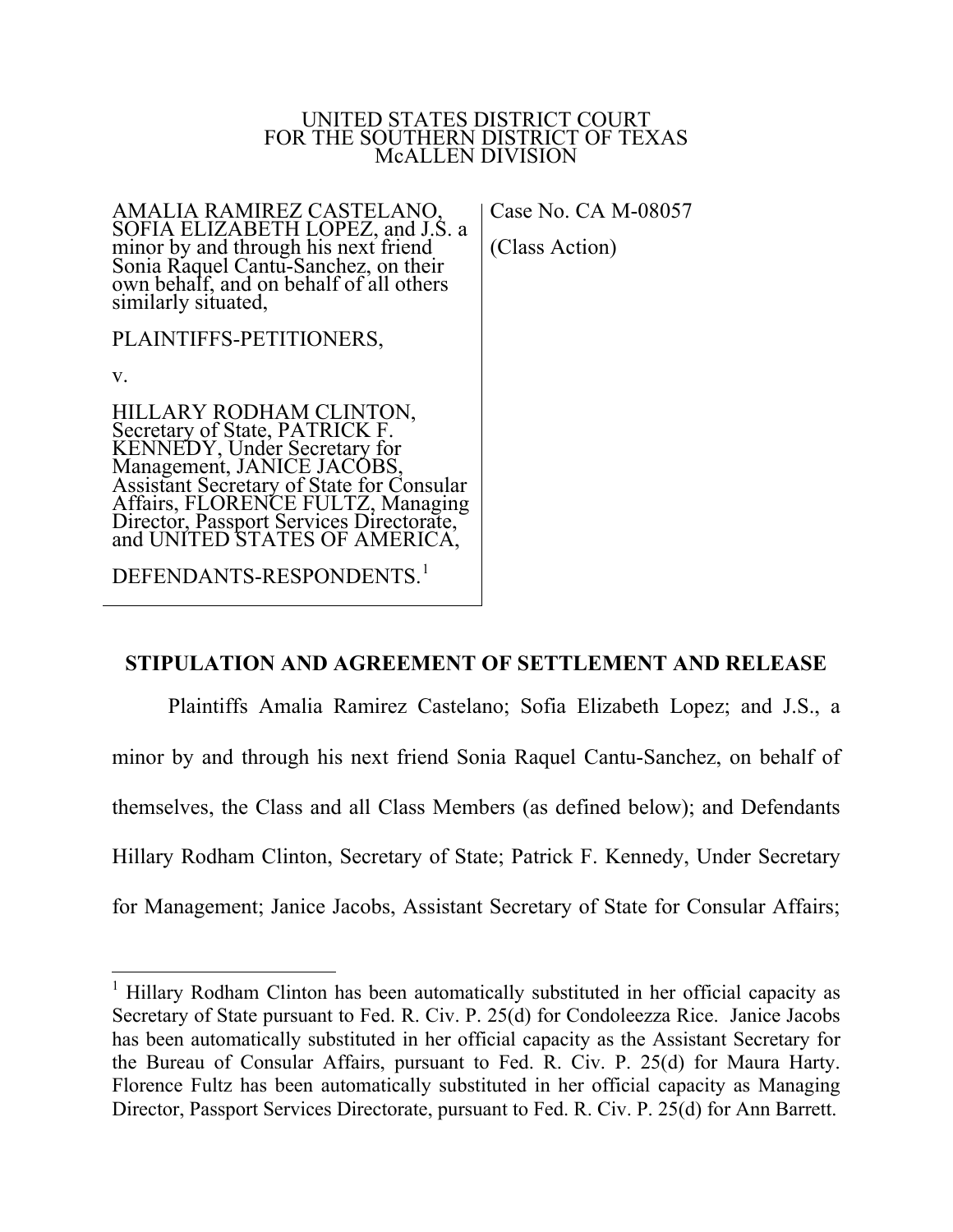Florence Fultz, Managing Director, Passport Services Directorate; and the United States of America (hereinafter collectively referred to as "Defendants"), by and through their attorneys, hereby enter into this Stipulation and Agreement of Settlement and Release (the "Stipulation"), as of the date beneath Defendants' Counsel's signature, effective upon the approval of the Court pursuant to Rule 23 of the Federal Rules of Civil Procedure.

# WHEREAS:

A. On February 6, 2008, Plaintiff Amalia Ramirez Castelano filed a Petition for Habeas Corpus and Complaint for Declaratory and Injunctive Relief against Defendants in the United States District Court for the Southern District of Texas. Thereafter, on April 7, 2008, Castelano and Plaintiffs Florencio Gonzalez, Jr., Elvia Estela Elissetche, Arturo Garcia, Sofia Elizabeth Lopez, Jessica Gonzalez, Miriam Sujee Gonzalez, Juan Luis Flores, and Rocio Flores, filed a First Amended Petition for Habeas Corpus and Class Action Petition for Writ of Mandamus and Complaint for Declaratory and Injunctive Relief (hereafter "First Amended Complaint"). Thereafter, on September 9, 2008, Plaintiffs Amalia Ramirez Castelano, Arturo Garcia, Sofia Elizabeth Lopez, Miriam Sujee Gonzalez, Juan Luis Flores, Rocio Flores, J.S., a minor by and through his next friend Sonia Raquel Cantu-Sanchez, David Hernandez, and Juan Aranda moved for leave to file a Second Amended Class Action Complaint and Petition for Declaratory,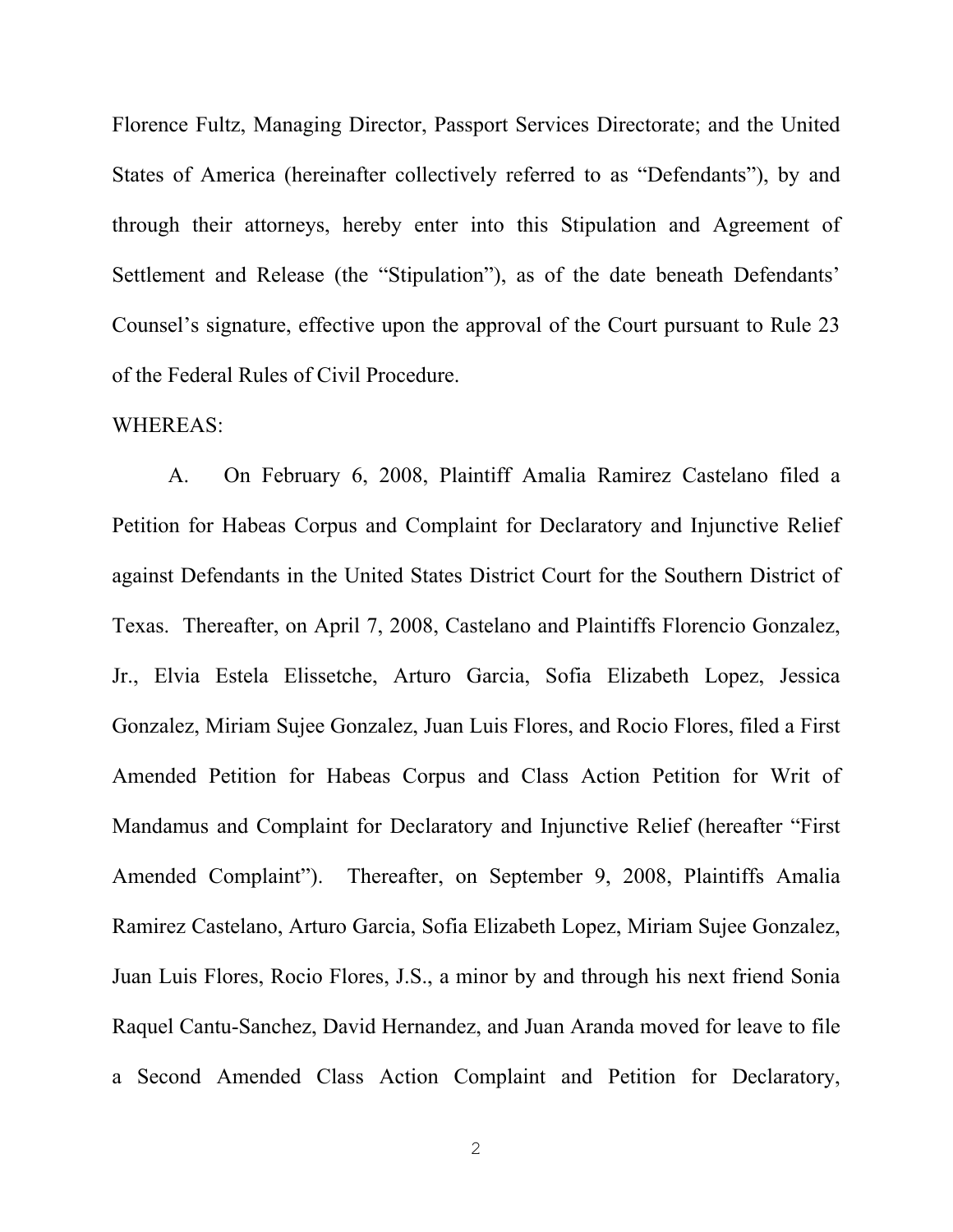Injunctive and Mandamus Relief on behalf of themselves and all others similarly situated against Defendants seeking class certification, designation of Class Counsel, and declaratory and injunctive relief and mandamus. The motion was granted and the Second Amended Complaint deemed filed on September 16, 2009.

B. Plaintiffs Florencio Gonzalez, Jr., Elvia Estela Elissetche and Jessica Gonzalez, named in the First Amended Complaint, were granted and received U.S. passports prior to the filing of the motion for leave to file the Second Amended Complaint and were not named as Plaintiffs in the Second Amended Complaint. Thus, by operation of law, on September 16, 2008, Plaintiffs Florencio Gonzalez, Jr., Elvia Estela Elissetche and Jessica Gonzalez dismissed their claims in their entirety.

C. Plaintiff Arturo Garcia received his U.S. passport after the filing of the motion for leave to file the Second Amended Complaint. On November 5, 2008, the Parties stipulated to the dismissal of the claims of Plaintiff Arturo Garcia in the Second Amended Complaint.

D. On or about January 28, 2009, Plaintiff Miriam Sujee Gonzalez received her U.S. passport, and on January 30, 2009, the Parties stipulated to the dismissal of the claims of Plaintiff Miriam Sujee Gonzalez in the Second Amended Complaint.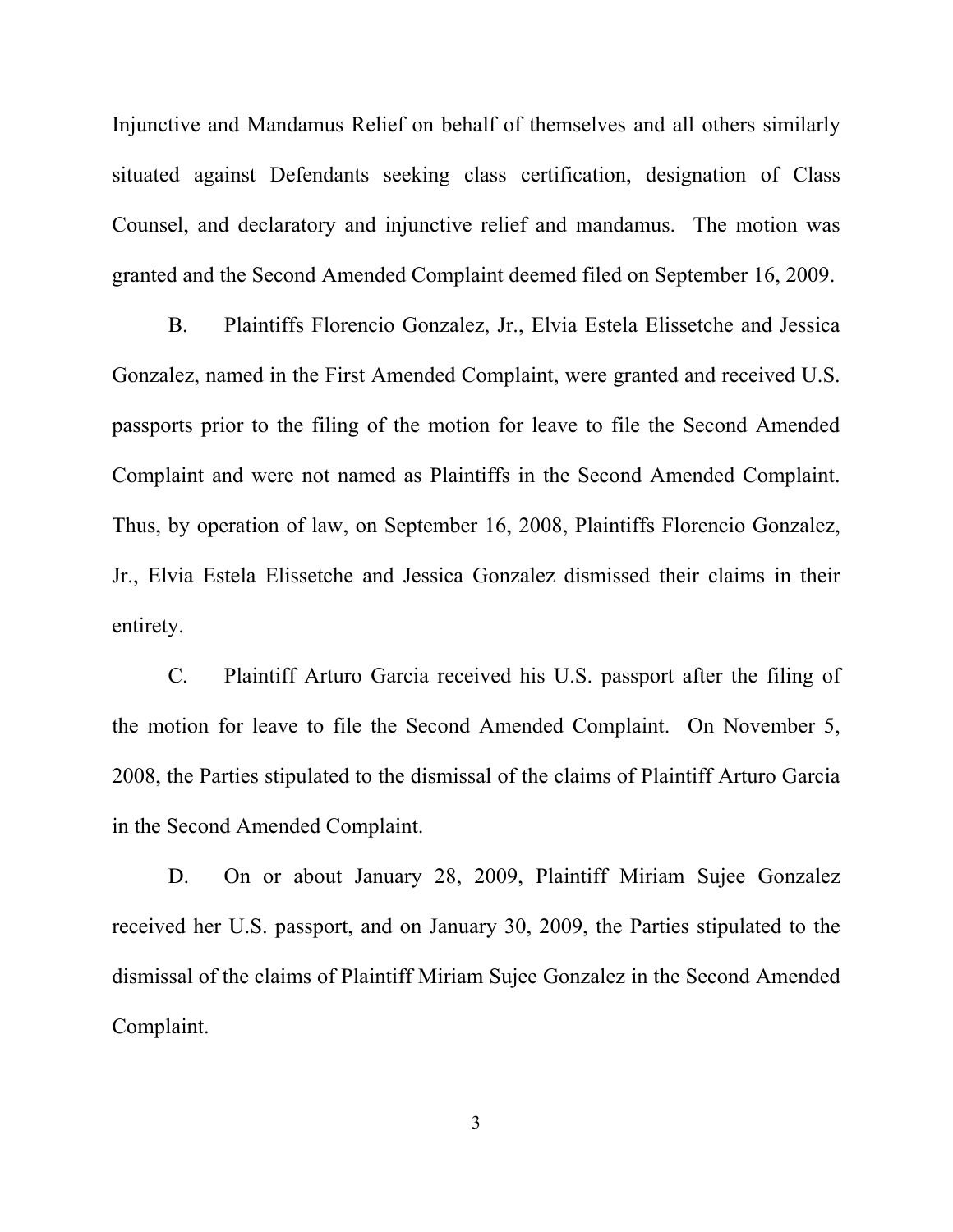E. On or about February 24, 2009, Plaintiffs Juan Luis Flores, David Hernandez, and Juan Aranda received their U.S. passports, and the Parties stipulated to the dismissal of the claims of Plaintiffs Juan Luis Flores, David Hernandez, and Juan Aranda in the Second Amended Complaint on February 27, 2009.

F. On or about May 14, 2009, Plaintiff Rocio Flores received her U.S. passport, and on May 15, 2009, the Parties stipulated to the dismissal of the claims of Plaintiff Rocio Flores in the Second Amended Complaint.

G. On or about June 12, 2009, Plaintiffs Amalia Ramirez Castelano, Sofia Elizabeth Lopez, and J.S., a minor by and through his next friend Sonia Raquel Cantu-Sanchez, moved to sever their individual claims for relief brought under 8 U.S.C. § 1503(a) from their remaining claims.

H. To date, the Court has not granted class certification, designation of Class Counsel, or declaratory or injunctive relief.

I. Plaintiffs, on behalf of themselves and those who are similarly situated, have alleged that the Department of State has engaged in a policy, pattern, and practice of categorically applying heightened scrutiny to a class of passport applicants whose births in Southwestern border states were attended by midwives or birth attendants or whose citizenship is claimed through a parent whose birth in a Southwestern border state was attended by a midwife or birth attendant.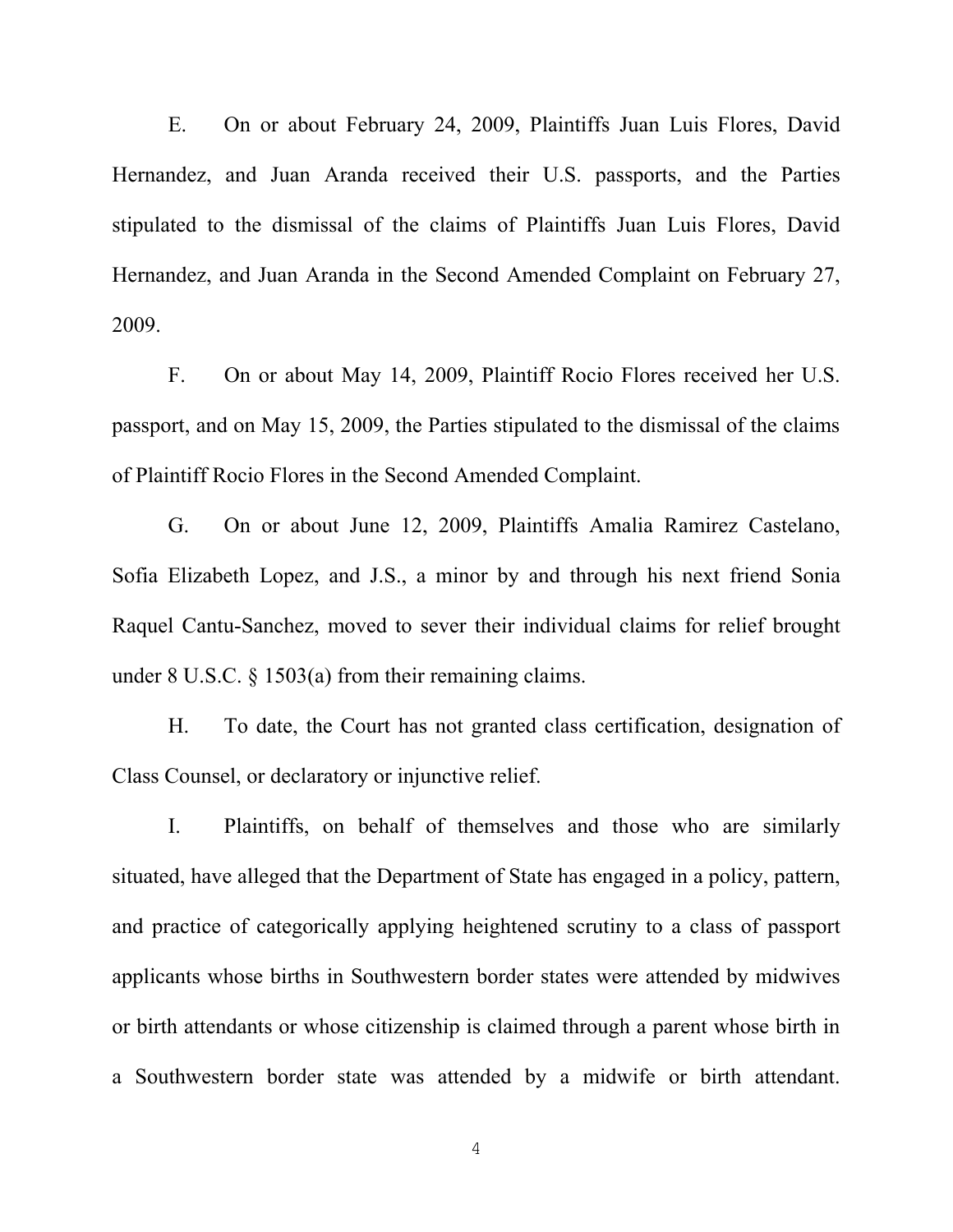Plaintiffs allege that the Department of State impermissibly and unlawfully applies a heightened burden of proof to these passport applications, subjecting the applicants to burdensome, unreasonable, and excessive demands for documentation of birth in the United States that go far beyond what other applicants are required to submit. Plaintiffs further allege that, even after applicants respond to the demands for additional information, the Department of State, without a proper individualized, evidence-based adjudication of the merits of each application, arbitrarily deems their applications "filed without further action" or otherwise abandoned and closed and refuses to issue them passports.

J. Based on these allegations, Plaintiffs, on behalf of themselves and those who are similarly situated, have asserted claims under the Fifth Amendment for violations of due process and equal protection, the Administrative Procedure Act, 28 U.S.C. § 1361, and 28 U.S.C. §§ 2201-02. By their Second Amended Complaint, Plaintiffs seek declaratory, injunctive, and mandamus relief on behalf of themselves and a proposed class. Plaintiffs additionally raised claims individually under 8 U.S.C. § 1503(a).

K. Defendants deny all liability with respect to the instant Action; deny that they have engaged in any wrongdoing; deny the allegations in the Complaint, First Amended Complaint, and Second Amended Complaint except as otherwise admitted in Defendants' Answer; deny that they committed any violation of law;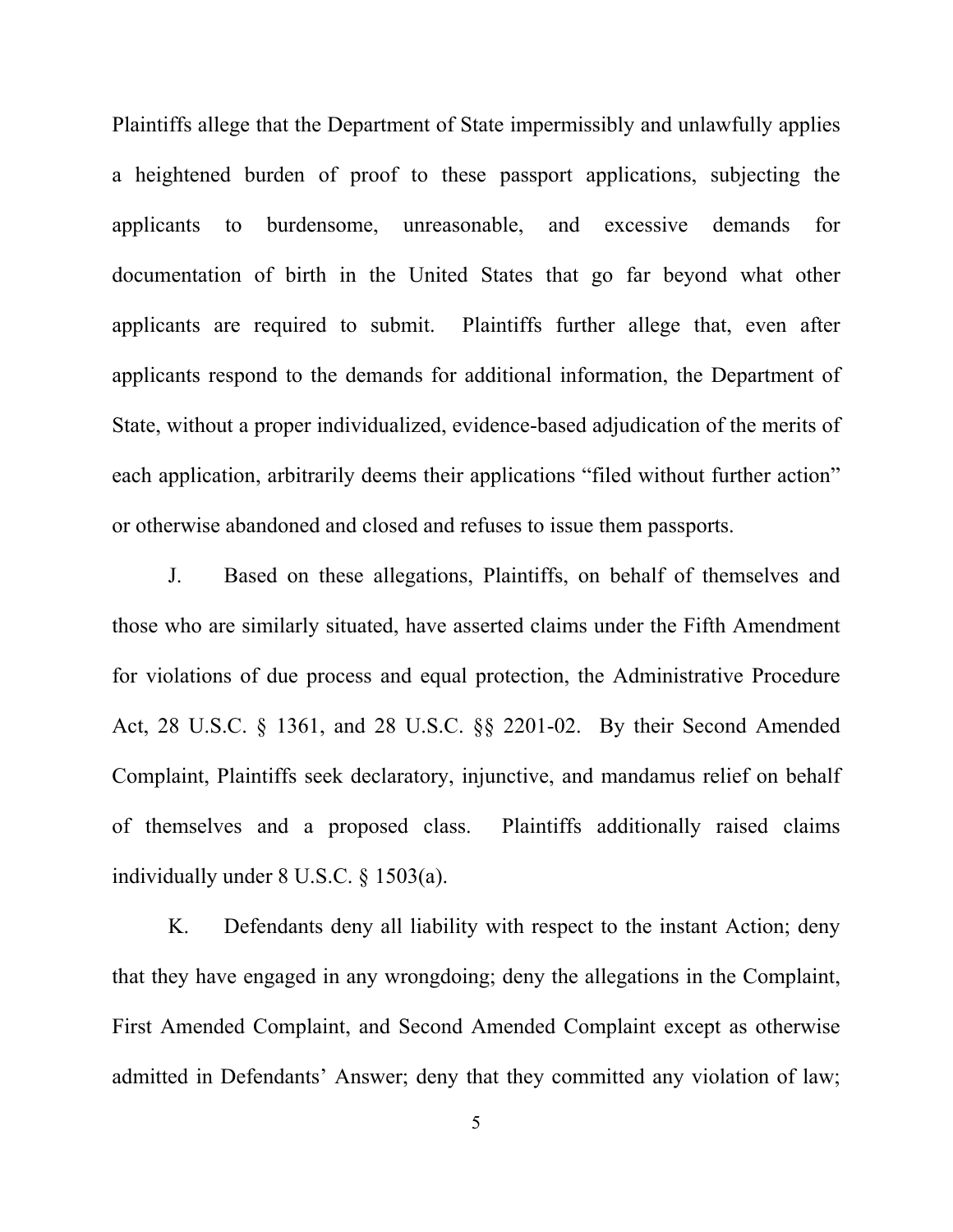deny that they acted improperly in any way; and deny liability of any kind to the Named Plaintiffs, the Class, or the Class Members, but have agreed to the settlement and dismissal of the Action with prejudice in order to: (i) avoid the substantial expense, inconvenience, and distraction of protracted litigation; and (ii) finally put to rest and terminate the Action and any and all Settled Claims as defined in paragraph 13.

L. The Parties have conducted arm's length negotiations to settle the litigation and believe it is in their mutual interests to avoid the risks and burdens of trial in this matter. Accordingly, the Parties enter into this Agreement to resolve all claims brought forth in the instant Action and to dismiss the Action with prejudice**.** The Parties believe that settlement addresses the issues in dispute and achieves the best relief possible consistent with the interests of the Named Plaintiffs, the Class, and all Class Members.

M. After considering the benefits that the Named Plaintiffs, the Class, and the Class Members will receive from settlement of the Action and the risks of litigation, Class Counsel have concluded that the terms and conditions of this Stipulation are fair, reasonable, and in the best interests of the Named Plaintiffs, the Class, and the Class Members; have agreed that the Released Parties should be released from the Settled Claims pursuant to the terms and provisions of this

 $\sim$  6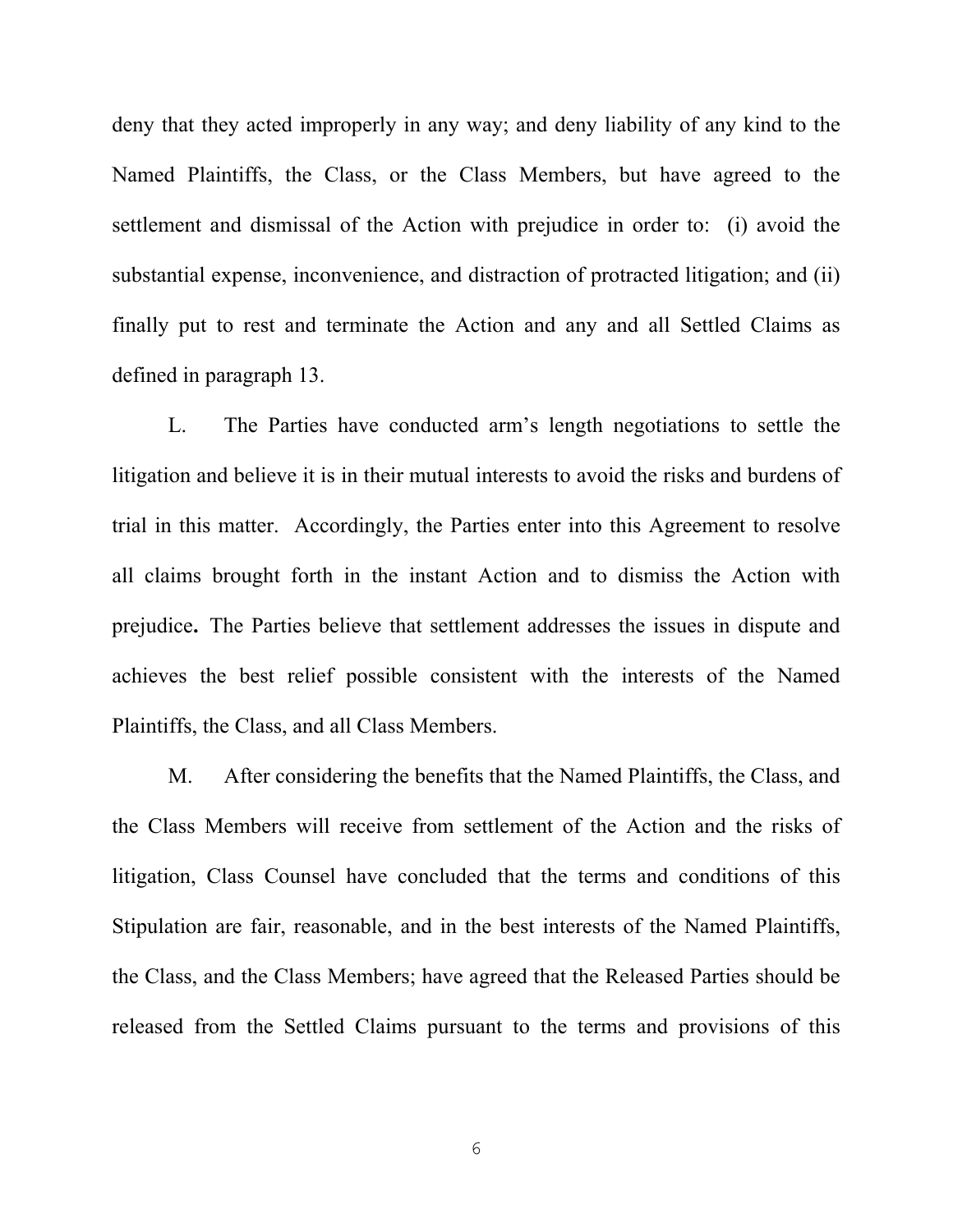Stipulation; and have agreed to the dismissal with prejudice of all Settled Claims as defined in paragraph 13.

NOW, THEREFORE, it is hereby STIPULATED AND AGREED, by and among the Parties to this Stipulation, through their respective attorneys, subject to the certification of the Class for settlement and approval of the Court pursuant to Rule 23(e) of the Federal Rules of Civil Procedure, in consideration of the benefits flowing to the Parties hereto from the Settlement, that the Settled Claims as against the Released Parties shall be compromised, settled, forever released, barred, and dismissed with prejudice, upon and subject to the following terms and conditions:

# **I. DEFINITIONS:**

Wherever used in this Stipulation, the following terms have the meanings set forth below:

1. "Action" means the above-captioned action pending in the United States District Court for the Southern District of Texas, Case No. CA M-08-057.

2. "Class" means, for purposes of this settlement only, a plaintiff class certified pursuant to Rule 23 of the Federal Rules of Civil Procedure, comprising all persons who filed an application, domestically, for a U.S. passport between April 8, 2003 and the Effective Date of Settlement, and who: (1) submitted a birth certificate indicating a domestic, non-institutional birth; (2) that was certified, filed, or registered by a midwife or other birth attendant within the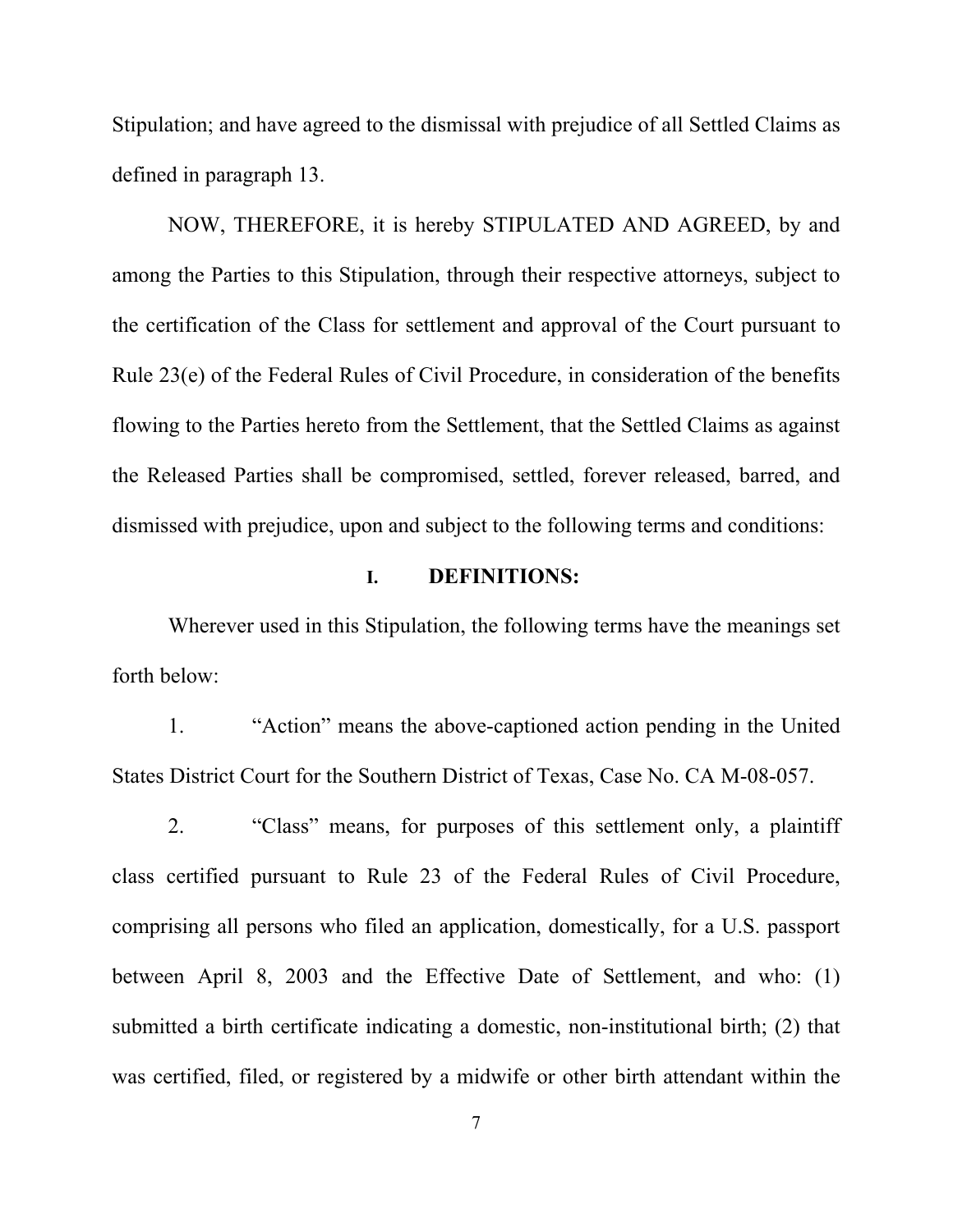state of Texas; and (3)(a) were issued a letter stating that their application was filed without further action, abandoned, or closed or (b) were not sent a decision on their application and filed such application prior to September 15, 2008. Persons shall be excluded from the Class (i) who were issued a passport; (ii) who were sent a passport denial letter; (iii) who have a pending application which was filed on or after September 15, 2008; (iv) who re-file passport applications overseas; (v) who previously dismissed lawsuits, with prejudice, brought under 8 U.S.C. § 1503, or had judgment entered against them in § 1503 proceedings; or (vi) who had applications filed without further action based on one of the following reasons:

- Insufficient/no photograph;
- Insufficient/no signature;
- Insufficient/no fees;
- Insufficient/no identification;
- Incomplete application form;
- Failure to apply in person at a passport agency/center or acceptance facility;
- Delayed birth certificate;
- 22 C.F.R. § 51.60; or
- 22 C.F.R. § 51.61.

The Class ceases to exist, and all membership in the Class ends, upon the termination of this Stipulation pursuant to paragraph 87.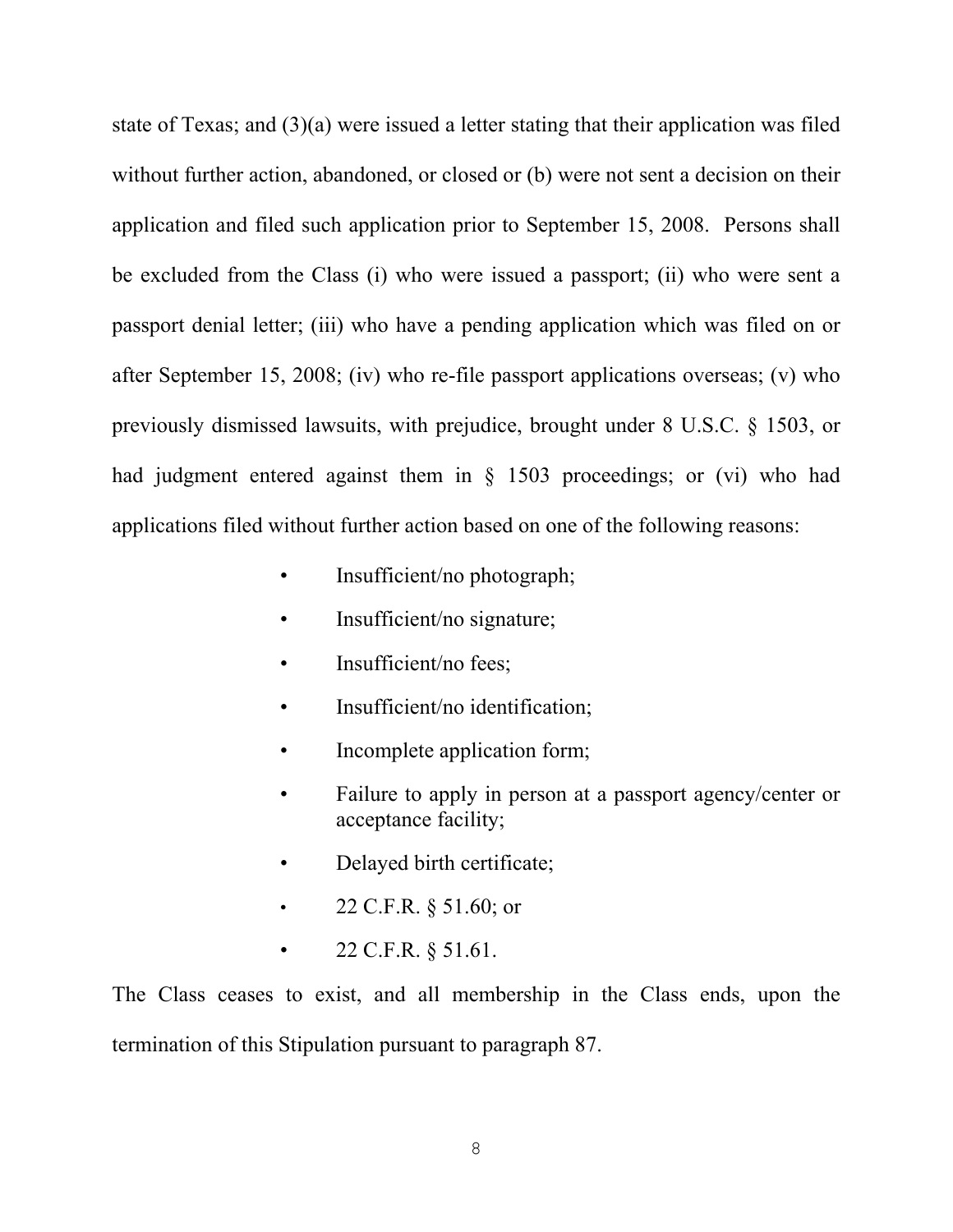3. "Class Member" means any person who is within the Class definition, including the Named Plaintiffs, and who is not otherwise excluded.

4. "Effective Date of Settlement" or "Effective Date" means the date upon which the Settlement provided for in this Stipulation shall become effective, as set forth in paragraph 83.

5. "Plaintiff(s)" or "Named Plaintiff(s)" means Amalia Ramirez Castelano, Sofia Elizabeth Lopez, and J.S., a minor by and through his next friend Sonia Raquel Cantu-Sanchez.

6. "Plaintiffs' Counsel" or "Class Counsel" means the American Civil Liberties Union Foundation; Hogan & Hartson LLP; American Civil Liberties Union Foundation of Texas; and Lisa S. Brodyaga, Esq. on behalf of Refugio del Rio Grande, Inc. Should these entities change their names or merge with other entities, those new entities shall also qualify as Class Counsel.

7. "The Department" refers to the United States Department of State, including but not limited to the Bureau of Consular Affairs, the Passport Services Directorate, and the Regional Passport Agencies and Centers.

8. "Adjudication" refers to the process by which the Department reviews applications for passports, conducts individualized inquiries and investigations, reviews documents and supporting materials submitted by passport applicants, and decides to issue a passport or deny a passport application.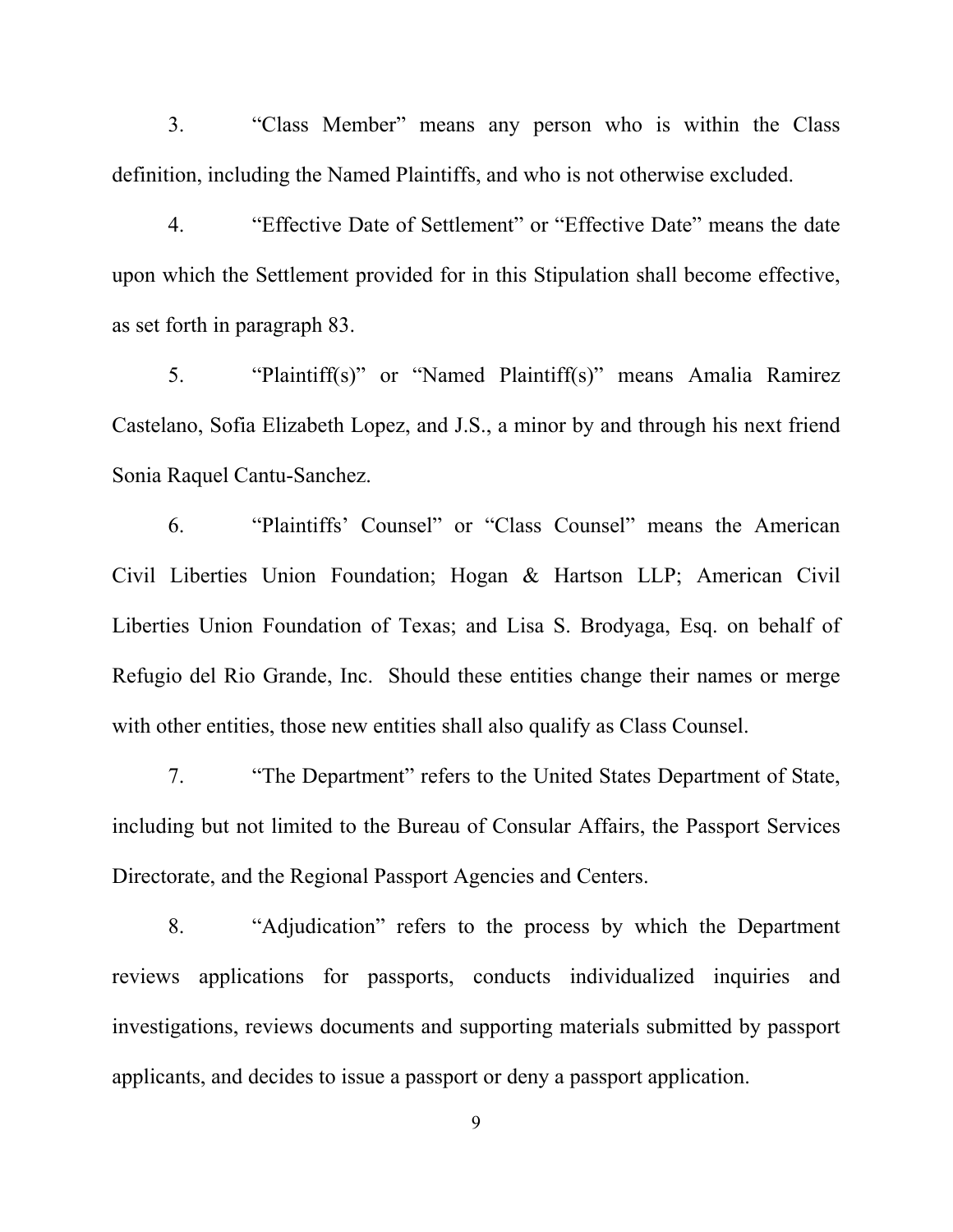9. "SBA Adjudicator" or "SBA Official" is a senior-level adjudicator at the GS-11 level or higher in the Houston Passport Agency, the National Passport Center, and the Charleston Passport Center and at the FS-04 level or higher at overseas posts in Mexico. The Department may also designate SBA Adjudicators at any other Agency or Center as necessary.

10. "The Panel" refers to the three member panel of SBA Adjudicators responsible for final review and adjudication of all Class Member passport applications, unless a decision to issue has been made previously by an SBA Adjudicator.

11. "SBA List" refers to the list maintained by the Department on which appear the names of midwives and/or birth attendants (referred to as Suspect Birth Attendants) who have been convicted of birth certificate fraud and/or who the Department has a reasonable suspicion of having engaged in birth certificate fraud, based on: a) a conviction or plea agreement involving a crime of document fraud; b) an admission, confession, or statement of implication made by the birth attendant, a client, or a witness pertaining to birth certificate fraud by the birth attendant; c) information received from a law enforcement agency regarding the birth attendant and his/her involvement in birth certificate fraud; d) documents or other information supporting a reasonable suspicion that the birth attendant has engaged in birth certificate fraud; or e) disciplinary action taken by the Texas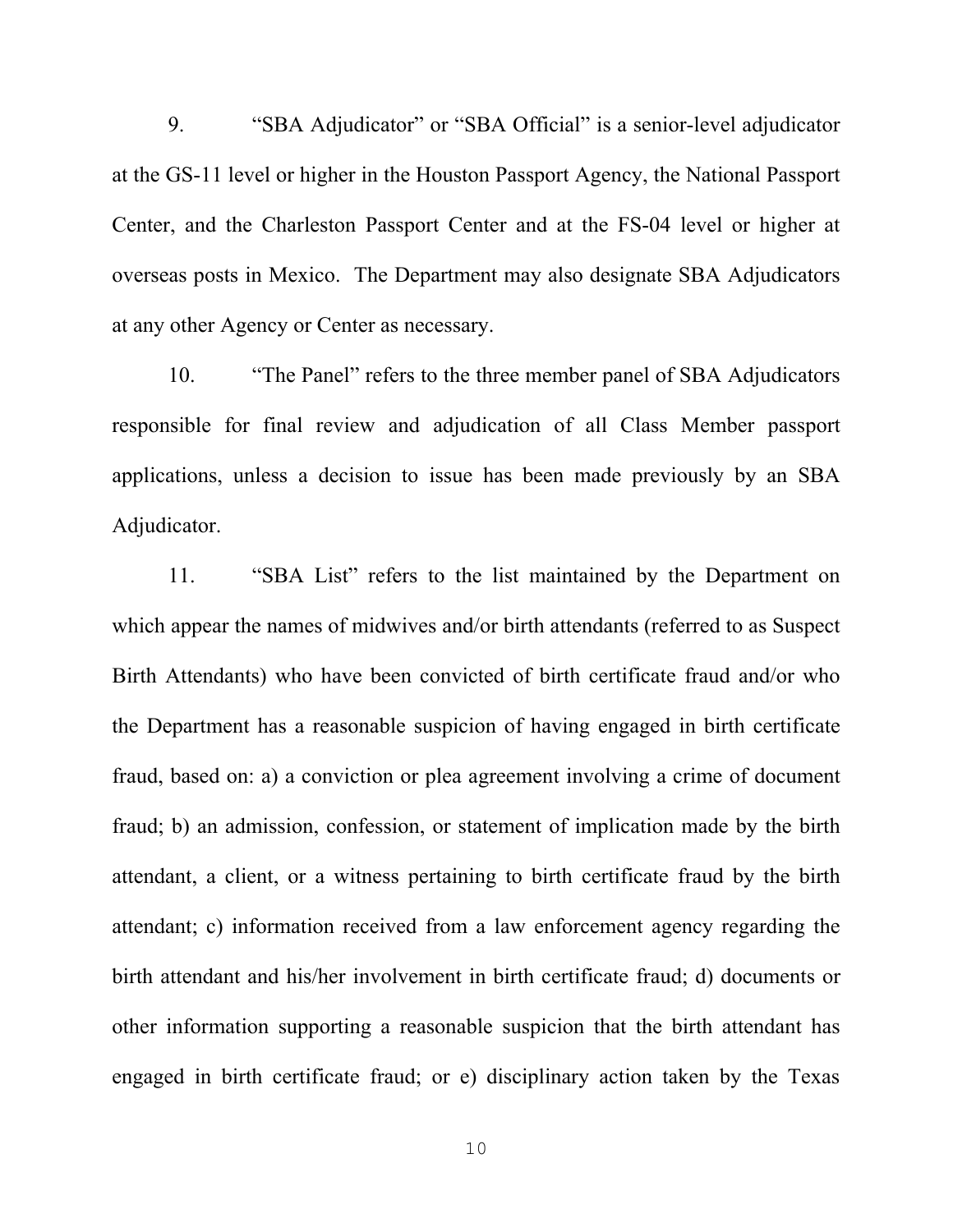Midwifery Board or other state licensing agency for falsely registering births or falsely filing birth records. The Department will continuously review, revise, and maintain the SBA list. The SBA list will not be disseminated in any form to Class Counsel. For purposes of this paragraph, reasonable suspicion shall mean that there is an articulable and reasonable basis for the belief that an individual has engaged in birth certificate fraud. Mere guesses or hunches are insufficient.

12. "Released Parties" means any and all of the Defendants, their predecessors and successors, their departments and agencies, and their past or present agents, employees, and contractors.

13. "Settled Claims" means any and all actions, in law or equity, that were asserted or that could have been asserted by Class Members or anyone acting on behalf of or in place of a Class Member, based upon the facts alleged in the Second Amended Complaint or that could have been alleged in the Second Amended Complaint and that arise from the subject matter of this action, including but not limited to claims brought under the U.S. Constitution, including but not limited to claims under the Fifth Amendment and claims of violations of the Due Process Clause and/or Equal Protection Clause; claims brought pursuant to the Administrative Procedures Act (5 U.S.C. § 701, *et seq*.); claims seeking a Writ of Mandamus; and any other actions seeking Declaratory or Injunctive relief brought under 28 U.S.C. § 1346(a)(2); 28 U.S.C. § 2201-2202; and/or 28 U.S.C. § 1361.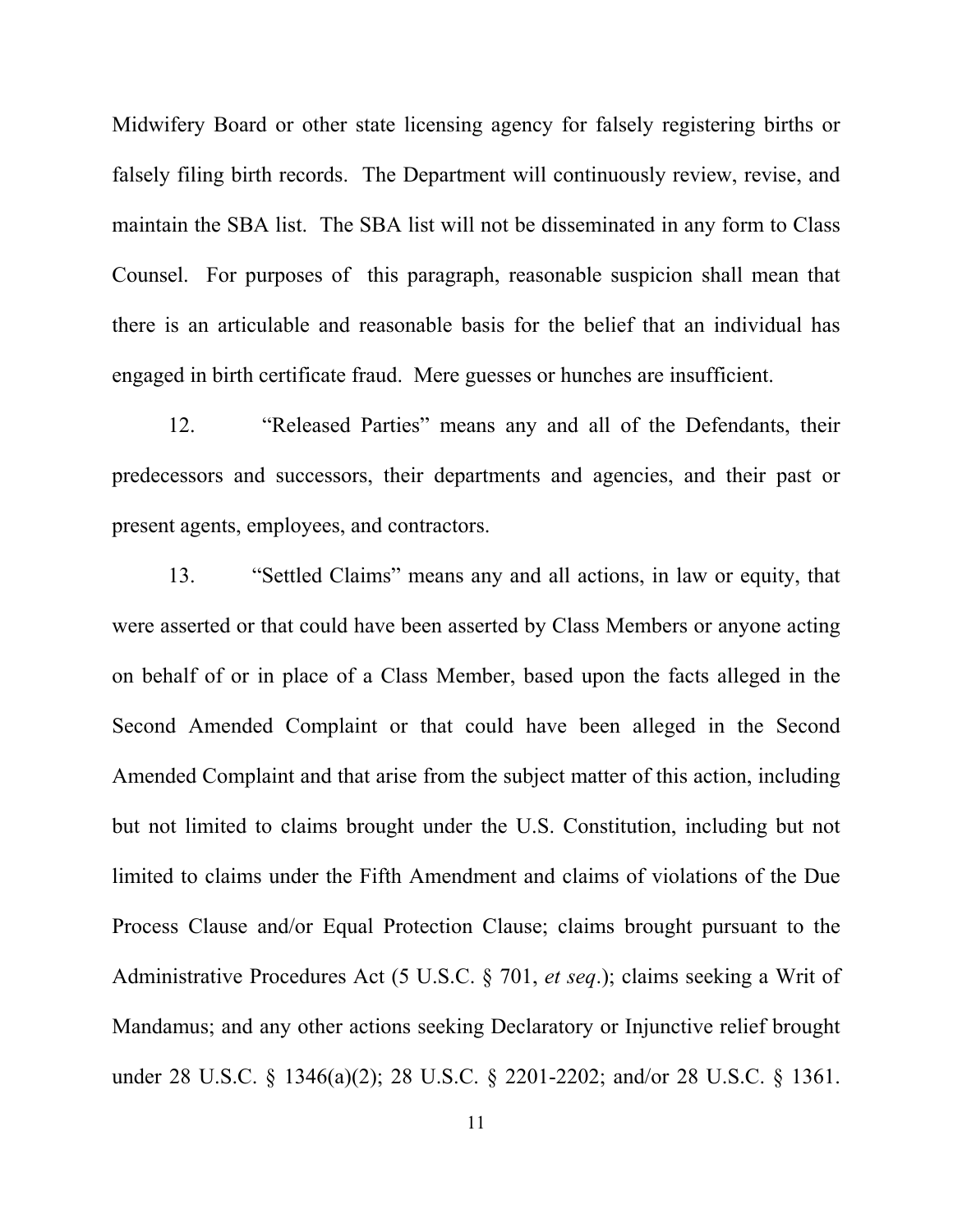Only individual actions against the Department brought under 8 U.S.C. § 1503(a) are excepted from the claims settled with prejudice by this action, subject to paragraph 29.

14. "Settlement" means the settlement provided for in this Stipulation.

15. "Settlement Agreement" and "Stipulation" as used herein shall refer to the entirety of this document, including all exhibits and attachments. Either term may be used herein interchangeably.

# **II. RELEASE; SCOPE AND EFFECT OF RELEASE**

16. On the Effective Date, the Named Plaintiffs, the Class, and the Class Members, on behalf of themselves, their heirs, executors, administrators, representatives, attorneys, successors, assigns, agents, affiliates, and partners, and any persons they represent ("Releasing Parties"), shall be deemed to have, and by operation of the Final Judgment shall to the extent provided herein, fully, finally, and forever release, relinquish, and discharge the Released Parties of and from any and all of the Settled Claims, and the Releasing Parties shall forever be barred and enjoined from bringing or prosecuting any Settled Claim against any of the Released Parties.

17. In consideration for the releases contained herein, and subject to this Stipulation's conditions, the Department shall institute the polices, procedures,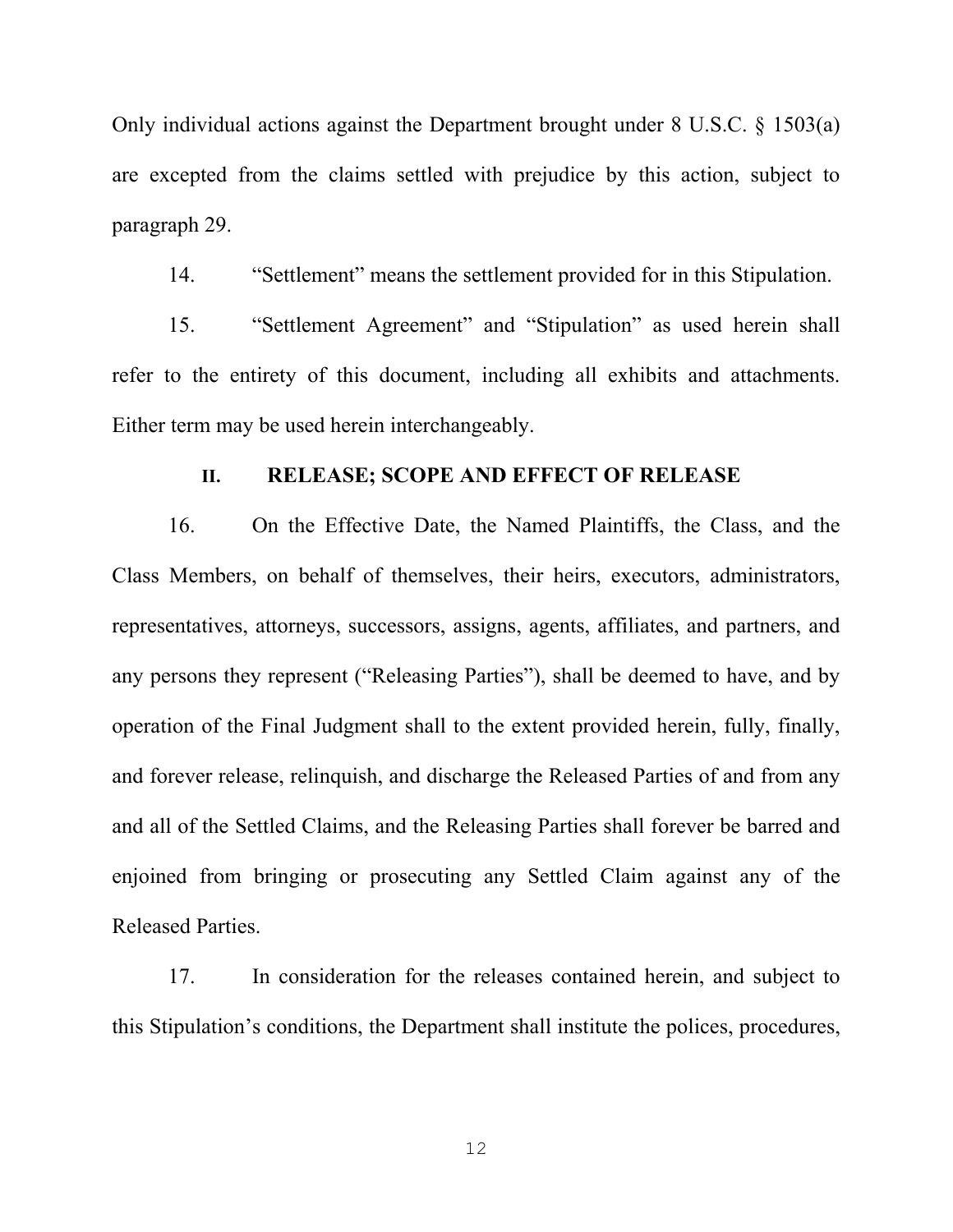and terms set forth below for the adjudication of the passport applications of all Class Members during the existence of this Stipulation.

### **III. SETTLEMENT TERMS AND PROCEDURES**

# **A. Acknowledgments and General Adjudication Standards.**

18. Nothing in this Stipulation shall be read to modify, alter, shift, or otherwise change the burden of proof standards on all passport applicants set forth in 22 C.F.R. § 51.40. The burden of proof remains on the applicant, including a Class Member, who must establish his or her eligibility for a passport by a preponderance of the evidence, except where otherwise provided by statute. Moreover, nothing in this Stipulation shall be read to modify, alter, or otherwise change the Department's discretion to request evidence as set forth in 22 C.F.R. § 51.45 from any passport applicant, including a Class Member.

19. The Parties acknowledge that the preponderance of the evidence is a "more likely than not" standard. The Department agrees to reinforce this standard through its on-going training procedures and continuing education methods.

20. The Department will issue a passport when the applicant has demonstrated U.S. citizenship or nationality by a preponderance of the evidence, the applicant's identity is not reasonably in question, the applicant has complied with all requirements, procedures, and instructions for filing a passport application,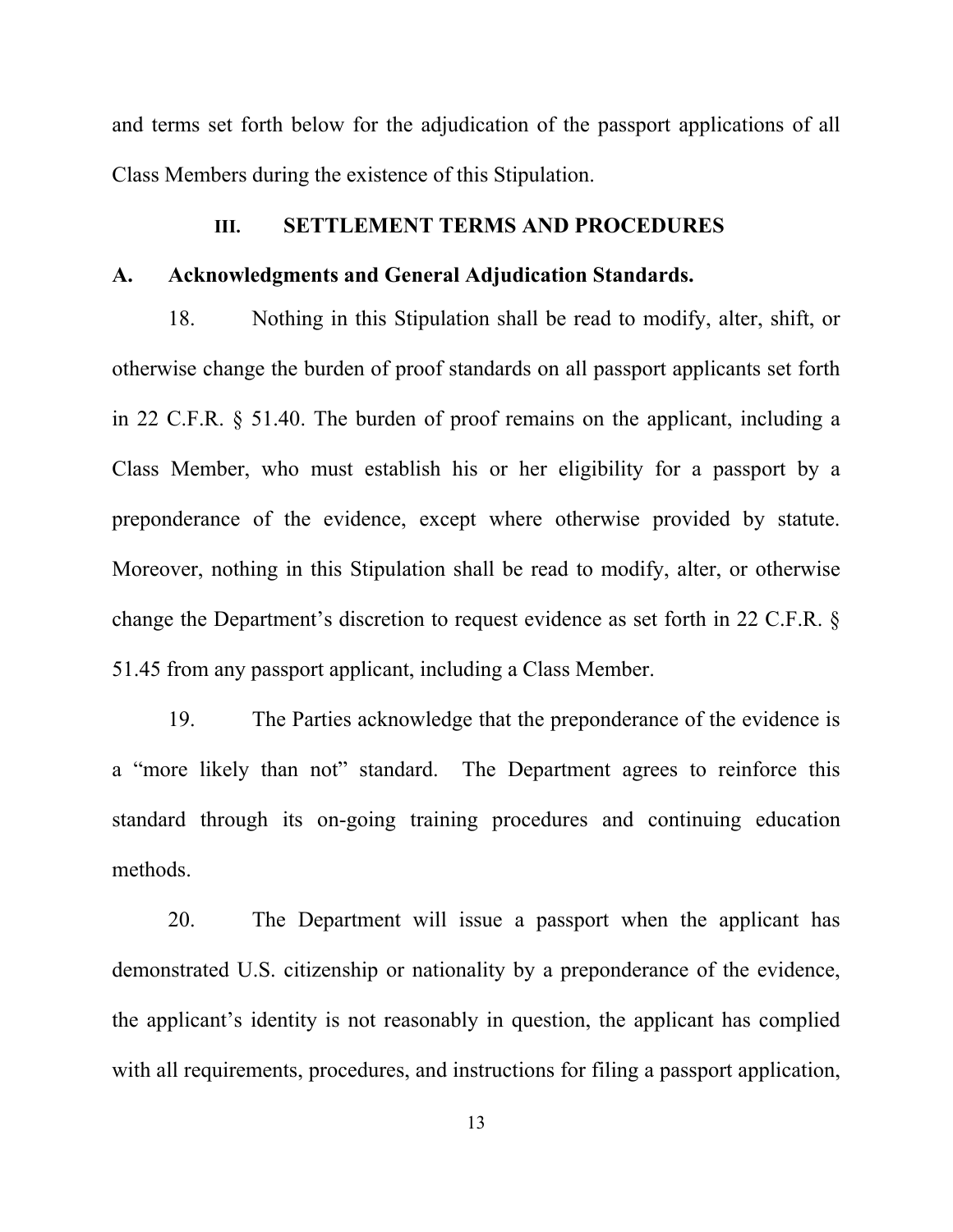and there are no statutory, regulatory, or other legally sufficient reasons not to issue.

21. In the event that the Department sends a fee-free letter or Customer Information Letter (CIL) to an applicant who is not part of the Class, such action shall not be deemed to be an expansion of the Class or the Class definition.

22. Nothing in this Stipulation, except that which is specifically stated herein, shall modify, change, or otherwise affect the Department's duties, rights, practices, and procedures pursuant to any statute or regulation.

23. Nothing in this Stipulation shall modify, change, or otherwise affect the Department's duties and discretionary right to review any passport application for fraud, institute internal fraud investigations, and/or refer fraud matters to prosecutorial agencies. Nothing in this Stipulation shall change, modify, or otherwise alter the policies and procedures the Department maintains for instituting passport fraud investigations by the Fraud Prevention Unit and/or by Diplomatic Security.

24. Nothing in this Stipulation shall be construed in any manner to imply, assert, or otherwise claim that the Department applies different standards of adjudication to non-institutional births generally.

25. The Department no longer issues "filed-without-further-action" letters and shall no longer designate any passport application as abandoned. The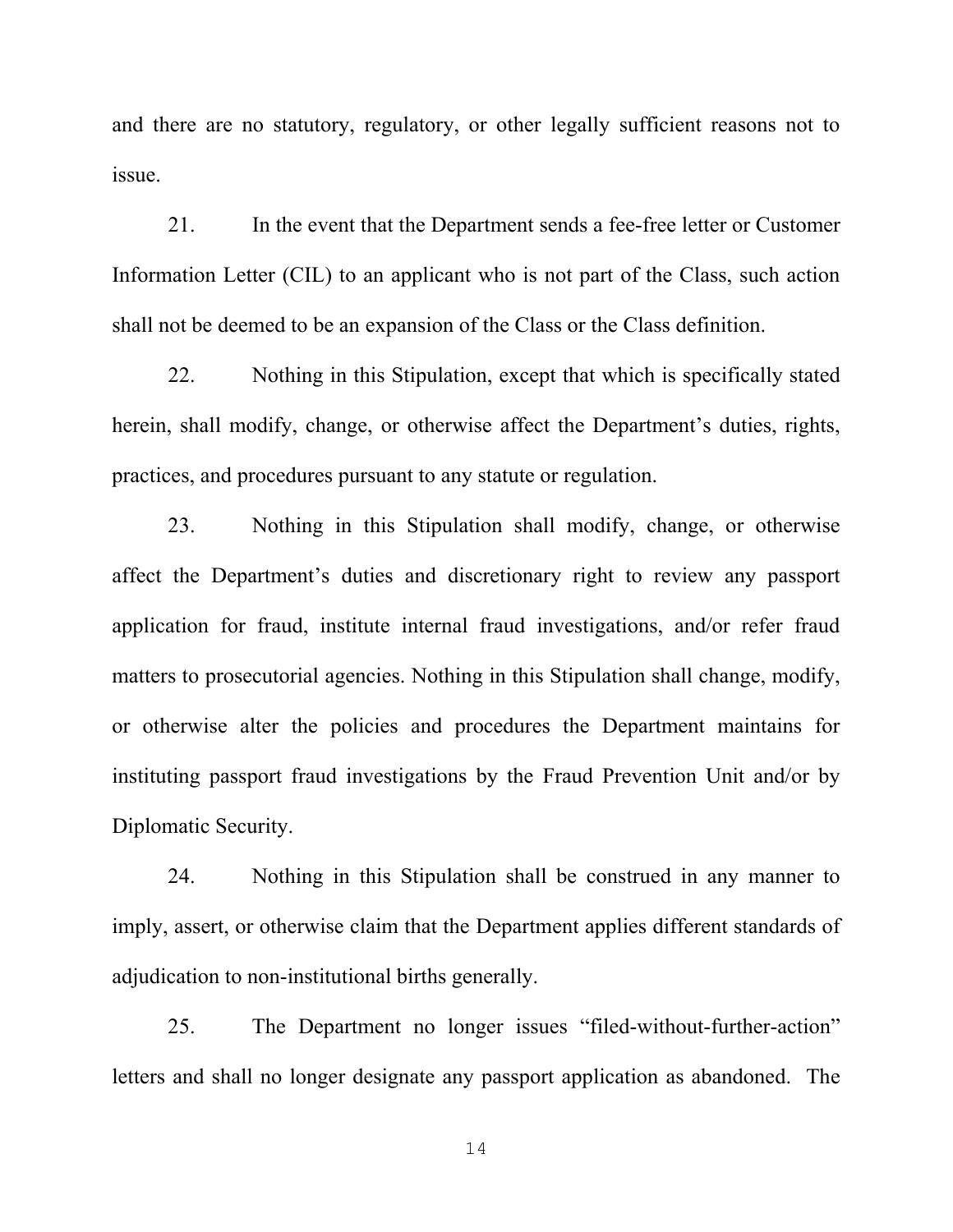final disposition of all fee-paid passport applications, as of September 15, 2008, is: (a) issuance of a passport; (b) denial in writing; or (c) withdrawal of the application in writing by the applicant.

26. Nothing in this Stipulation shall affect, change, or otherwise modify the Department's policies, procedures, and abilities to deny any passport application (Class Member or other applicant) pursuant to 22 C.F.R. §§ 51.60 and/or 51.61.

27. The Department acknowledges that it shall not deny a passport application of a Class Member based solely on the fact that the Department previously sent the applicant a "filed without further action" letter. However, the Department may rely on information previously acquired or submitted with an earlier application.

28. The Department shall make a good faith effort to adjudicate Class Member passport applications in a reasonably timely manner. However, when considering the reasonableness of time for adjudication, appropriate credit shall be given for the time required by any Class Member to respond to a CIL and/or any additional requests for information, as well as any requested extensions.

29. A Class Member may bring an individual action in United States District Court under 8 U.S.C. § 1503 only after completing re-adjudication under the procedures outlined in Section III; provided, however, that any Class Member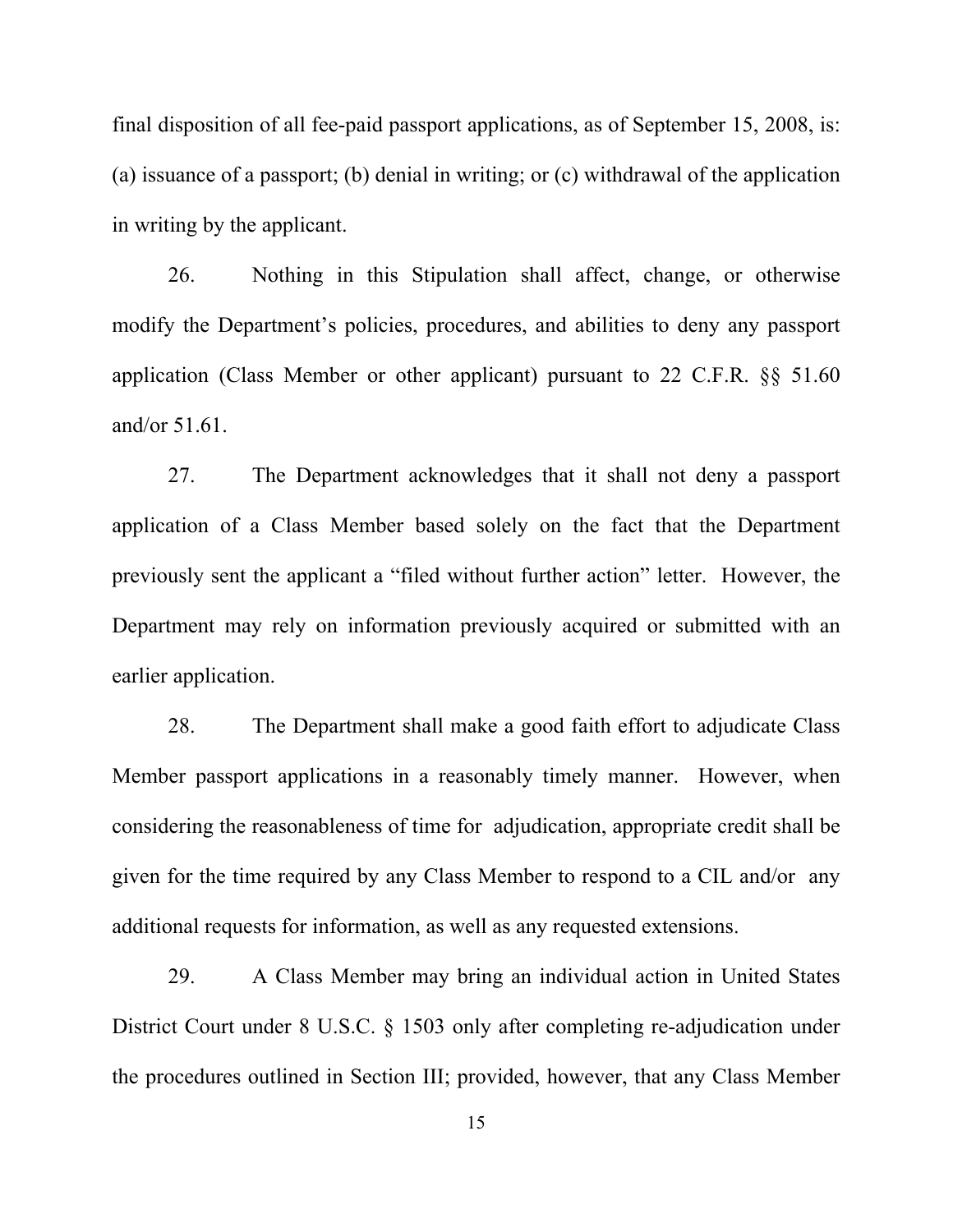who has filed a lawsuit under 8 U.S.C. § 1503 on or before three (3) days following approval by the Court of this Stipulation, as described in paragraph 83(b), may elect (i) to have his or her passport application re-adjudicated pursuant to the procedures outlined in Section III, or (ii) to maintain and litigate his or her individual action under 8 U.S.C. § 1503. If the Class Member elects readjudication, then the Class Member's lawsuit shall be stayed, or dismissed without prejudice if ordered by the court. However, the re-adjudication of such passport application shall be held in abeyance until the dismissal or stay of such lawsuit. Any Class Member who files a § 1503 lawsuit more than three (3) days after approval by the Court of this Stipulation, but prior to completing readjudication, shall have such lawsuit dismissed without prejudice.

# **B. Class Member Re-adjudication Procedures**

30. The Department will re-adjudicate passport applications of all Class Members, in accordance with the procedures provided for herein.

31. Class Members are entitled to re-adjudication of their passport applications without the payment of an additional application fee but subject to eligibility procedures. The Department will identify those eligible for a fee-free adjudication but it is incumbent on the Class Member to first submit certain information by the deadline stated in paragraph 32. The Class Member must submit in writing his or her full name, place of birth, date of birth, current address,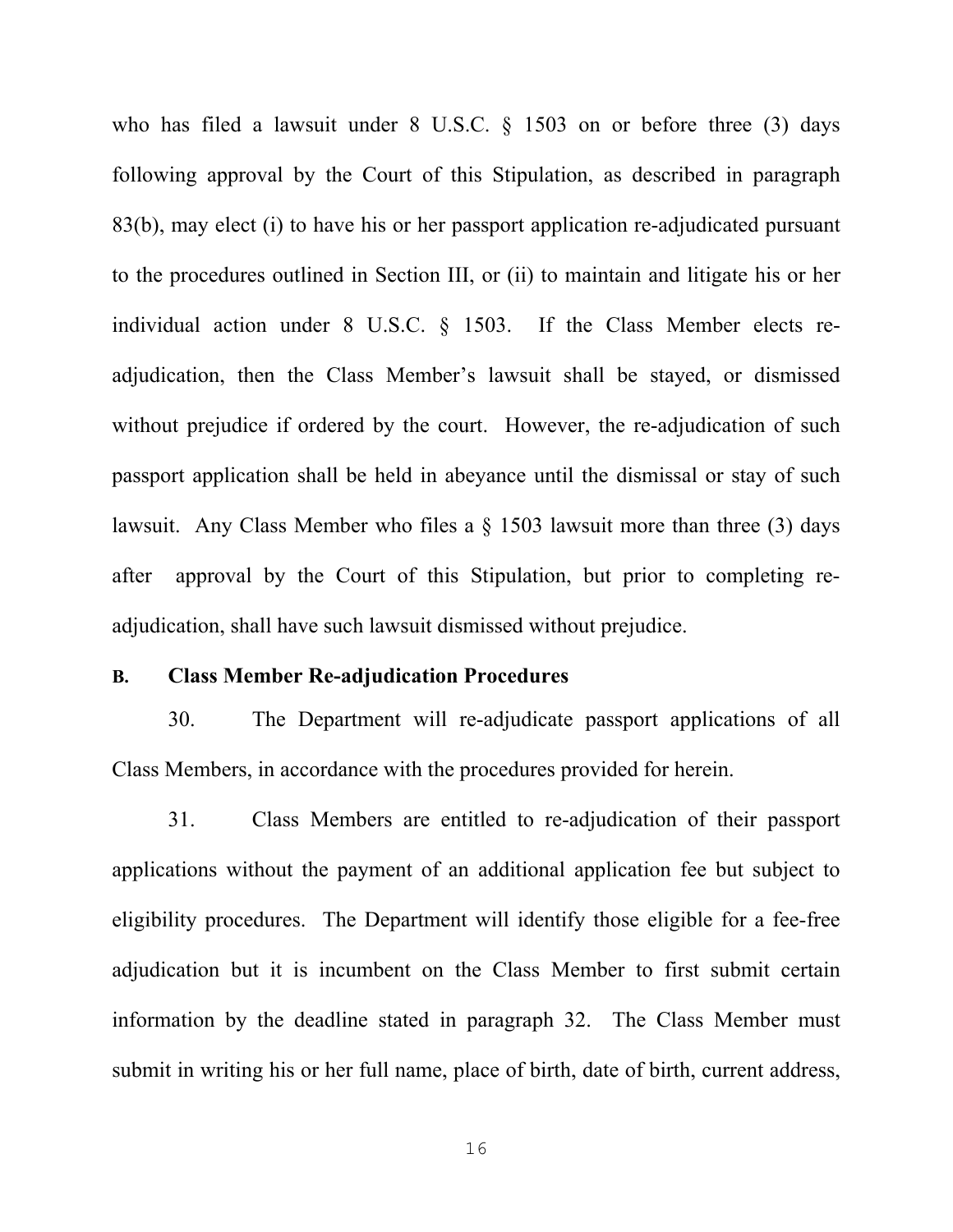last four numbers of his/her social security number, approximate date of initial application, and his/her mother's full name for identification purposes. Such submissions shall be made by mail or electronically through an internet address that the Department shall create for this purpose. Mailing address and internet information shall be provided pursuant to the Notice Provisions herein. If applying by mail, the Class Member also shall submit a copy of the filed-without-furtheraction letter he or she previously received, if available. The Department shall then confirm/deny the applicant's eligibility and status as a Class Member and, if confirmed, will send (i) a letter inviting the Class Member to reapply without payment of an additional passport application fee ("fee-free letter") and (ii) a CIL. The Class Member is responsible for any other applicable fees, including the execution fee if the Class Member re-applies at a passport acceptance facility (e.g., U.S. Post Office). The Class Member must personally execute a new application at any U.S. Passport Agency, passport acceptance facility, or mobile unit (as provided in paragraph 33), show valid identification at the time of execution, and include required documentation (photos, birth certificate, etc.), a copy of the feefree letter and may include any other additional relevant documentation.

32. The deadline for requesting fee-free re-adjudication is 11:59 p.m. on June 1, 2010, and for submitting a fee-free letter is 5:00 p.m. on December 31 2010. Class Members may continue to re-apply for a passport after that date (and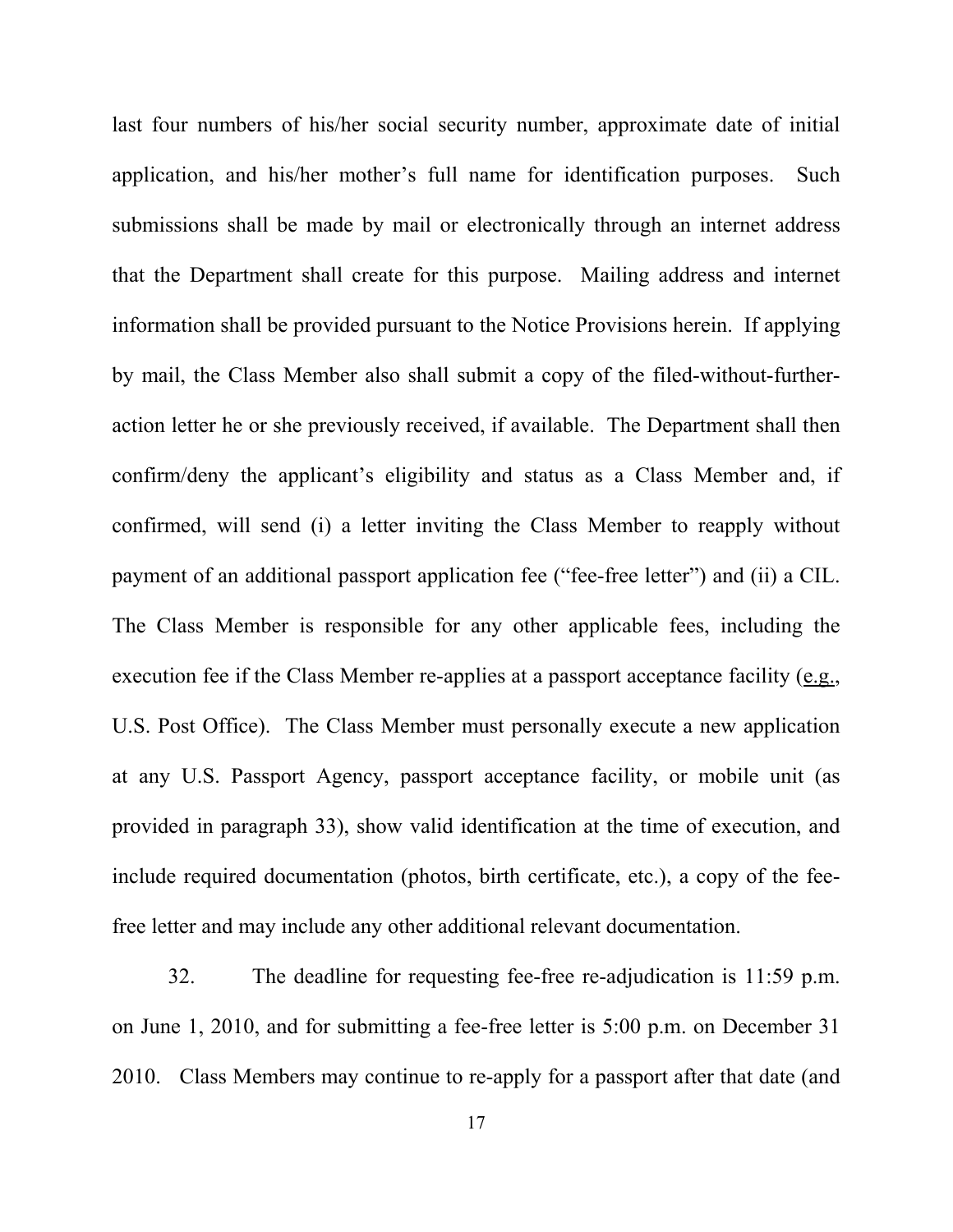before the expiration of the Settlement as set forth herein) but shall not be entitled to re-adjudication without the payment of the application fee.

33. Any Class Member who wishes to avoid paying the execution fee may re-apply in person at the Houston Passport Agency or any other U.S. Passport Agency. In addition, in an effort to provide an alternative, the Department agrees to provide temporary mobile intake facilities in five (5) southern border locations for one or two days each. These intake facilities will accept Class Member passport applications, and only from those who have the fee-free adjudication letter. The five (5) locations and dates shall be chosen by the Department and will begin after June 1, 2009. The Department will make every effort, to the extent practicable, to include information concerning the dates and locations of the mobile units on its website and in the fee-free letter.

### **C. Requests for Supporting Evidence.**

34. A Class Member who submits a birth certificate that otherwise complies with 22 C.F.R. § 51.42(a) will not be denied a passport solely on the basis that the birth certificate was executed by a birth attendant whose name appears on the SBA List. However, the Class Member will be required to provide additional evidence of birth in the United States. The Parties acknowledge that such requests for evidence, as set forth herein, are reasonable and not unduly burdensome.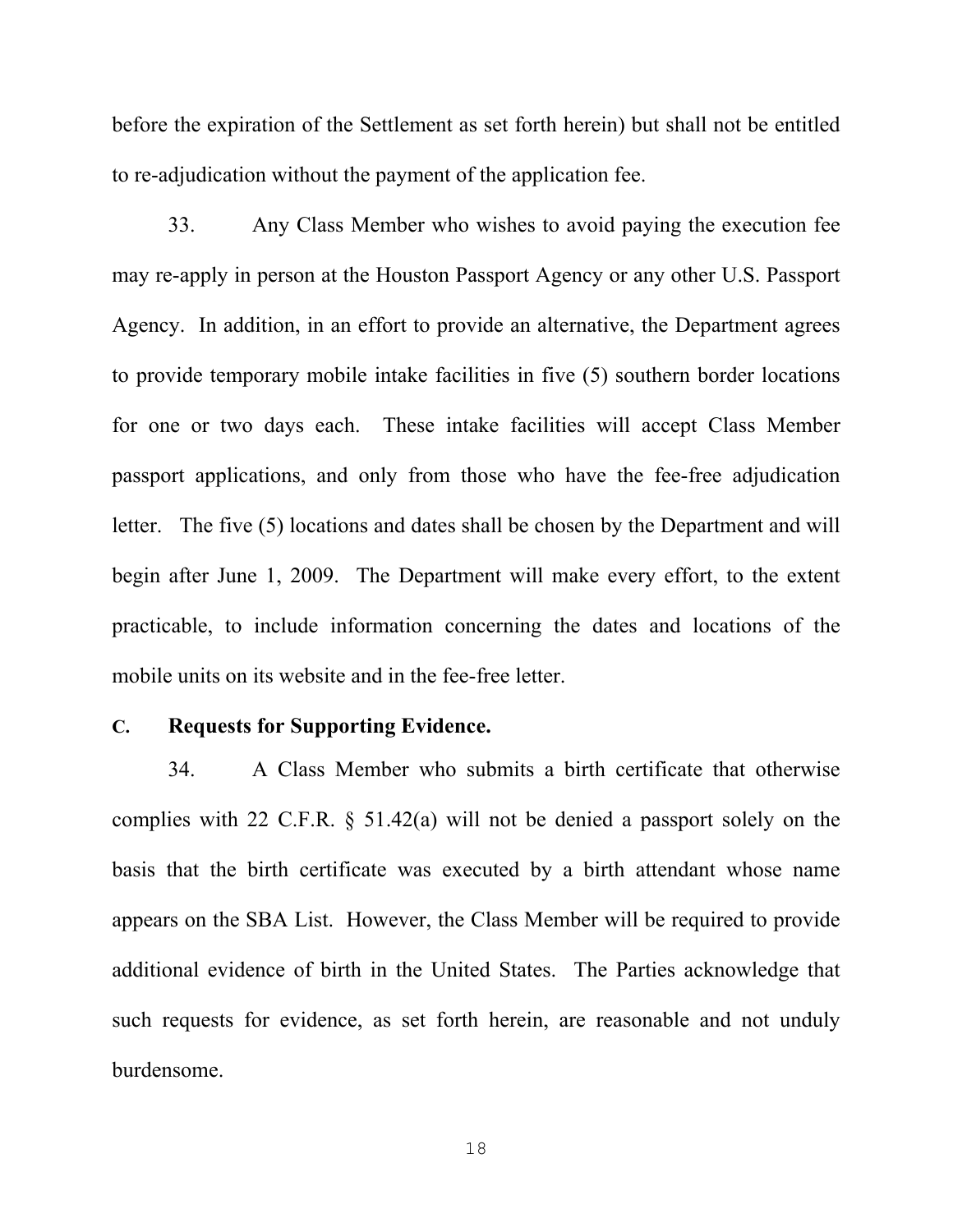35. Additional evidence will be requested from the Class Member first through a CIL sent to the Class Member.

36. A sample CIL is attached hereto as Exhibit A to this Stipulation. The CIL will be in English and Spanish. The Department will not modify the substance of the information conveyed in the CIL sent to Class Members while this Stipulation is in effect, unless Class Counsel agrees in writing to such modifications, subject to the following exception: The Department, may, at its discretion, modify the substance of the CIL by including reference to and enclosure of an Office of Management and Budget (OMB) biographical questionnaire and removing from the CIL any information which is repetitive of what is included in the biographical questionnaire.

37. Nothing in this Stipulation prohibits the Department from requesting secondary evidence under 22 C.F.R. § 51.42(b) or requesting additional documents consistent with the Departments' discretion to do so as set forth in 22 C.F.R. § 51.45.

38. Class Members who do not submit a response to the CIL with their passport application will be given ninety (90) days to respond to CILs; Class Members who request additional time, in writing, prior to the end of the first ninety (90) day period shall be automatically given an additional forty-five (45) days to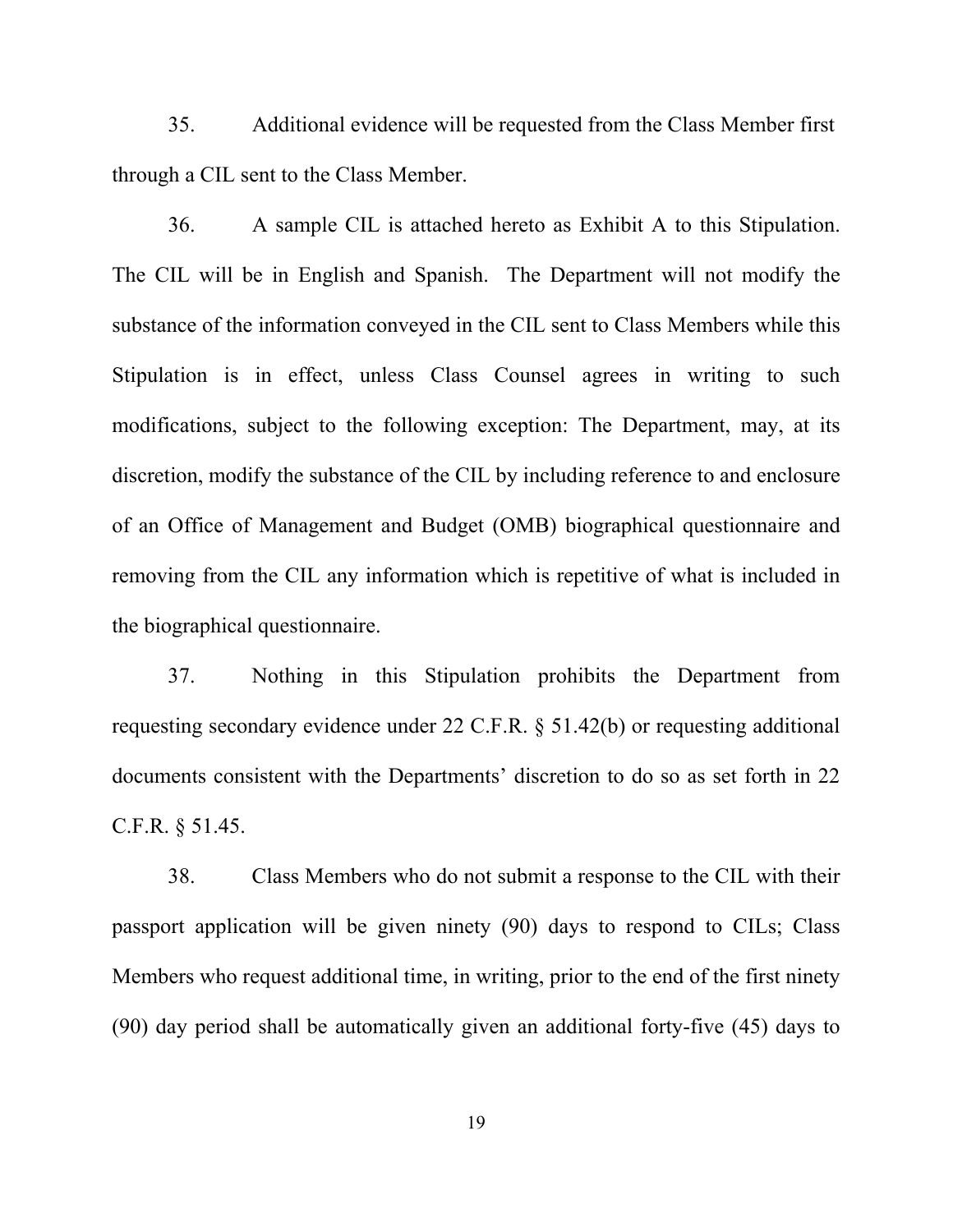respond. Additional periods of time may be given at the discretion of the SBA Adjudicator/the Panel, and any reasonable requests will be granted.

39. Unless the Class Member indicates that his or her response to the CIL is a partial response, once a response is received, the SBA Adjudicator shall proceed within a reasonable time to (i) adjudicate and approve issuance of the passport; (ii) contact the Class Member and seek additional information (as outlined below); or (iii) refer the application to the Panel.

40. Any failure by any Class Member to respond in writing to a CIL will not prevent the Class Member's application from being adjudicated by the SBA Adjudicator or from going to the Panel for further review and final adjudication as described below in Section D. If a Class Member fails to respond within ninety (90) days to the CIL, the SBA Adjudicator may choose to adjudicate the application based on the information available and issue a decision on that basis. If the SBA Adjudicator does not issue a passport, the SBA Adjudicator shall then refer the application to the Panel consistent with procedures set forth in section D below.

41. Additional Requests for Information. After a Class Member submits a response to a CIL, the SBA Adjudicator will adjudicate the application. If the SBA Adjudicator decides not to issue the passport, the case will be reviewed by the Panel. The Panel or the SBA Adjudicator may contact the Class Member by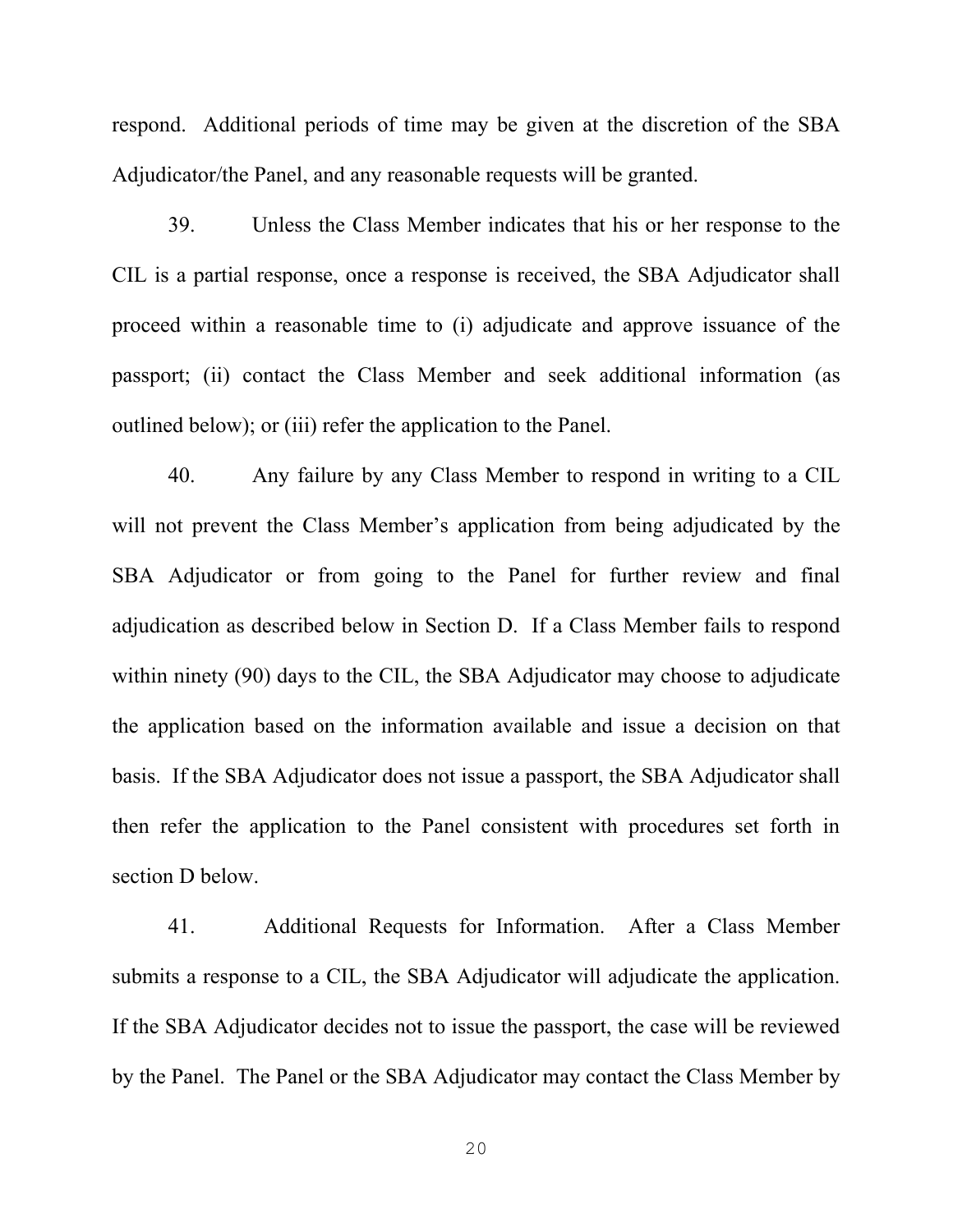telephone and/or letter and request a personal or telephone interview and/or specific additional information that may assist in the further adjudication of the application, and which is to be submitted within sixty (60) days.

42. Nothing in this Stipulation is intended to prohibit or restrict the Department from further communication with a Class Member with regard to requesting additional documents or information which may assist the Department in the adjudication of the Class Member's application, except as provided in paragraph 47.

# **D. Panel Review**

43. If, after review of all information available, and what was provided in response to CILs and/or any additional requests, the SBA Adjudicator adjudicates the application and determines that the information is insufficient to establish an entitlement to a passport under the preponderance of the evidence standard, the SBA Adjudicator shall then refer the application to the Panel for review and final adjudication.

44. The Panel shall review all Class Member applications in which the SBA Adjudicator has concluded not to issue a passport. Consistent with paragraph 41, the Panel may request additional information from the Class Member. However, any failure by any Class Member to respond to any request for additional information will not prevent the Class Member's application from being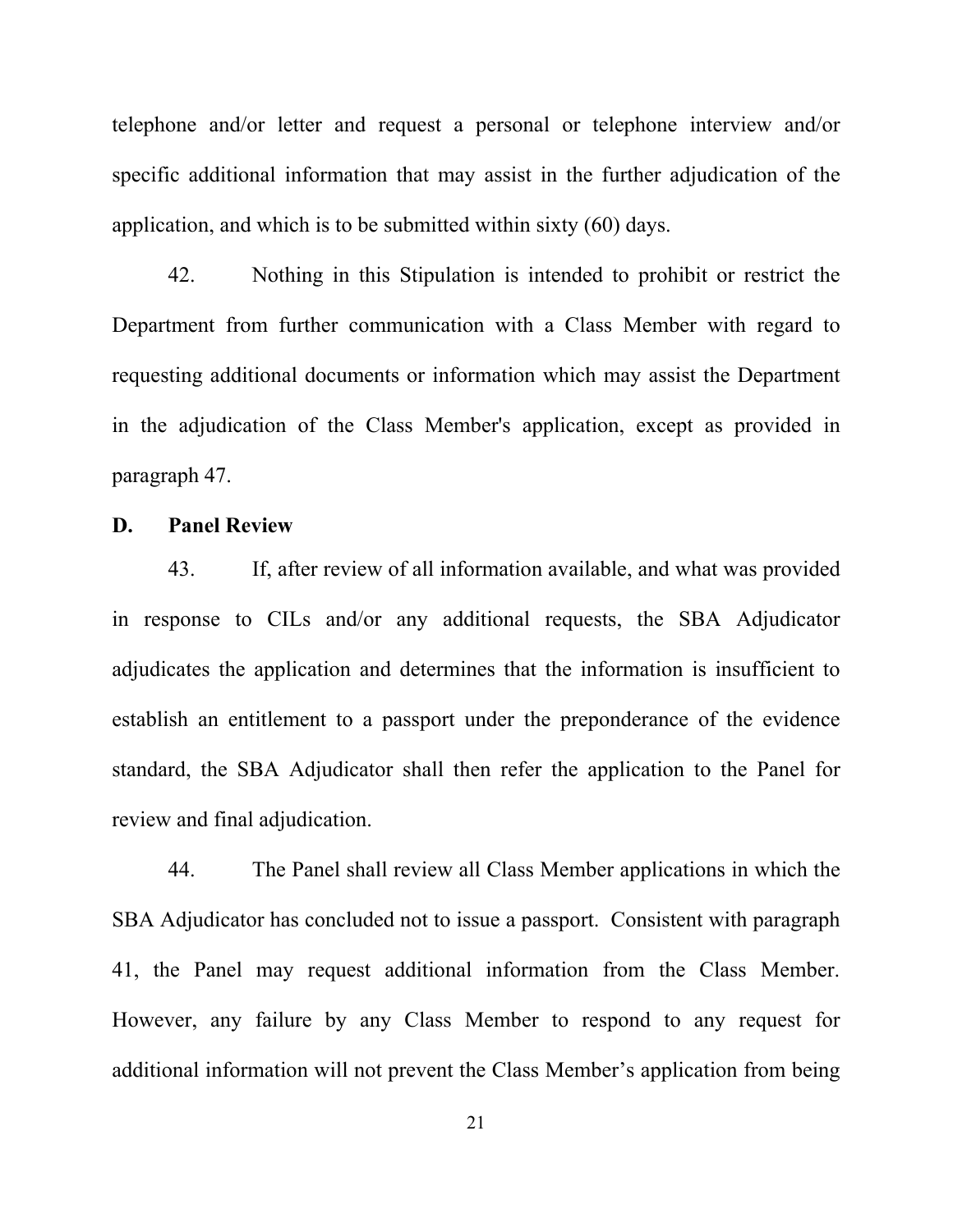adjudicated by the Panel. The Panel will review the entirety of the application and all the information collected by the SBA Adjudicator, adjudicate the application, and determine whether to issue the passport or deny the application.

45. If, after reviewing the application, any information provided in response to the CIL, a phone call, a letter requesting specific additional information, or an interview, the Panel decides not to issue a passport, the Department will deny the application. The Class Member will receive a letter informing the Class Member of the specific reasons why the application is being denied. The letter will inform the Class Member that, although the application is denied, he or she may, within sixty (60) days, submit any further information that the Class Member feels specifically rebuts the conclusions asserted in the letter or may proceed with available legal remedies. If the Class Member does not submit any additional information within sixty (60) days, the case shall remain denied. Upon receipt of any such additional information, the Panel will reopen the case and re-adjudicate the application considering the additional information and either issue the passport or deny the application. If denied, a letter will be sent informing the Class Member that his or her passport application was reopened and informing the Class Member of specific reasons why the application was then denied. No further review will be provided absent the filing of a new fee-paid application.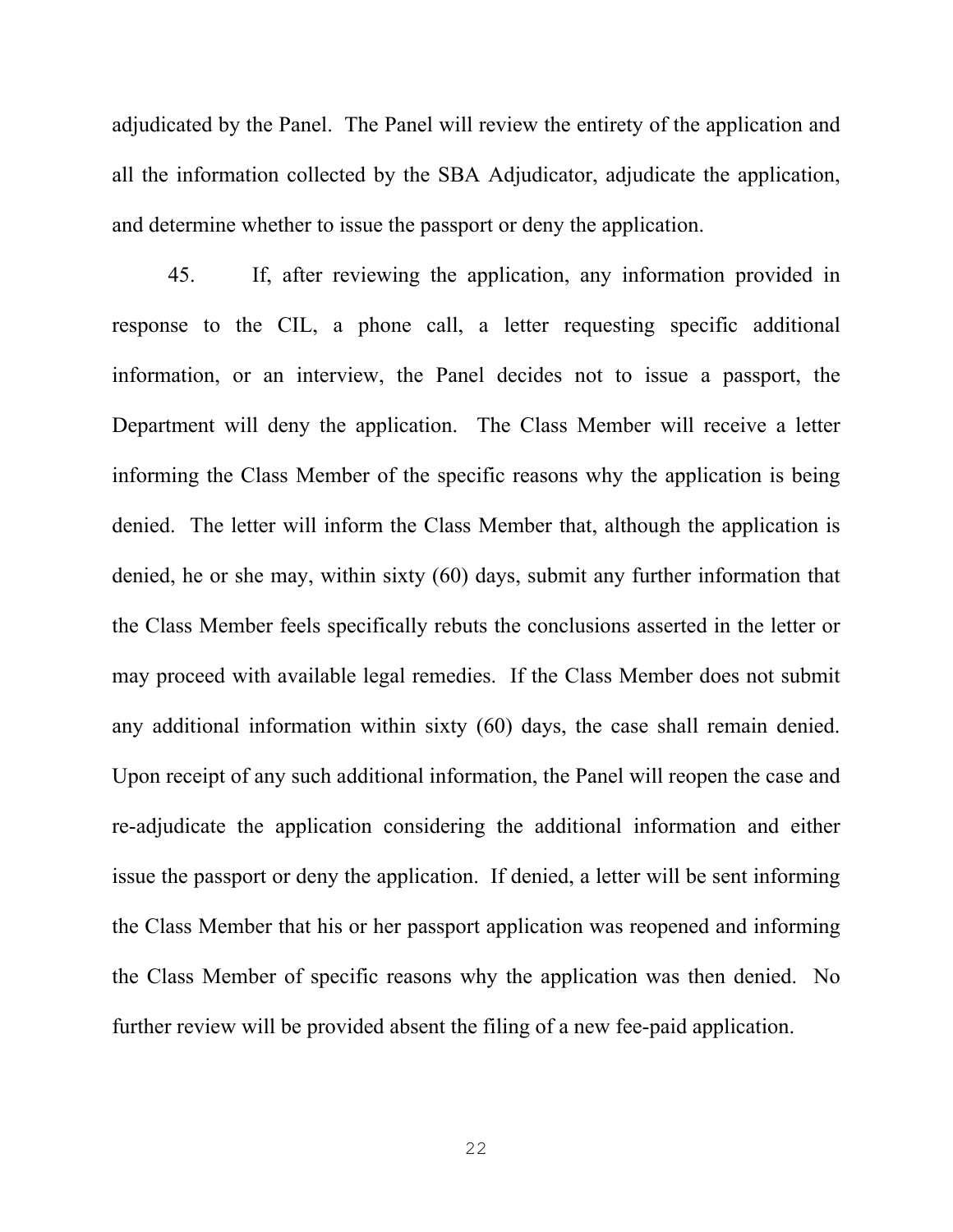46. The Department will, in accordance with 22 C.F.R. § 51.46, return to the Class Member original documents submitted in support of his or her application, and the written notice shall in such instances identify the documents being returned to the Class Member.

47. When a Class Member provides a letter of representation to the Department indicating that the Class Member is represented by an attorney in the particular matter, the Department will make a good faith effort to copy the attorney on all further correspondence with the Class Member pertaining to that matter.

# **E. Application of Standards and Procedures to Applicants not part of the Class**

48. The Department agrees that the standards and procedures for adjudicating passport applications set forth above in Sections III.A., III.C. and III.D. also will be applied to all applicants not otherwise part of the Class who submit a birth certificate indicating a domestic, non-institutional birth that was certified, filed, or registered in Texas by a midwife or birth attendant on the SBA list (hereinafter "Applicants"), subject to certain specified exceptions and limitations stated in this Stipulation.

49. Applicants shall not receive fee-free re-adjudication.

50. Domestic Applicants shall receive the benefit of the procedures for CIL/Requests for Additional Information and review by an SBA Adjudicator and the Panel.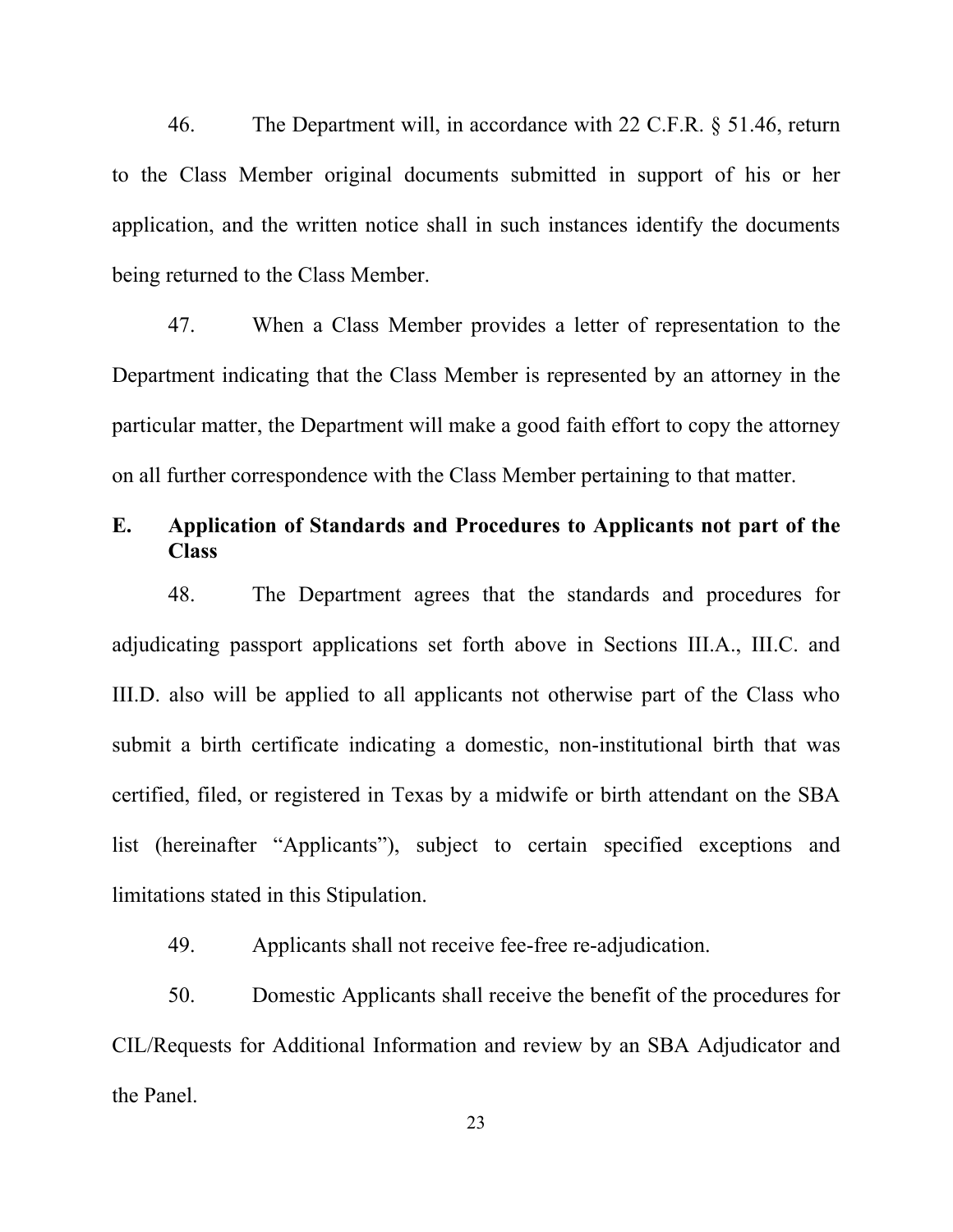51. Overseas Applicants in Mexico shall receive the benefit of the procedures for CIL/Requests for Additional Information and review by an SBA Adjudicator and a Consular Manager in lieu of the Panel.

52. For all other overseas Applicants, the Department will make a good faith effort to provide the procedures for CIL/Requests for Additional Information and review by a trained adjudicator and a Consular Manager in lieu of the Panel.

# **F. SBA List**

53. An authorized official shall certify on behalf of the Department: (1) the number of midwives or birth attendants on the SBA List as of the Effective Date of Settlement; (2) the number of midwives or birth attendants added, if any, to the SBA List during that period of the Stipulation; (3) the number of midwives or birth attendants removed, if any from the SBA List during that period of the Stipulation; and (4) that this information is true, correct, and complete as of the date of certification. The certification shall also attest that the Department has maintained, reviewed, and, if applicable, modified the list according to the standards set forth in the Definition section. The Department shall provide Class Counsel with an initial certification within sixty (60) days of the Effective Date of Settlement. Thereafter, the Department shall provide Class Counsel with an annual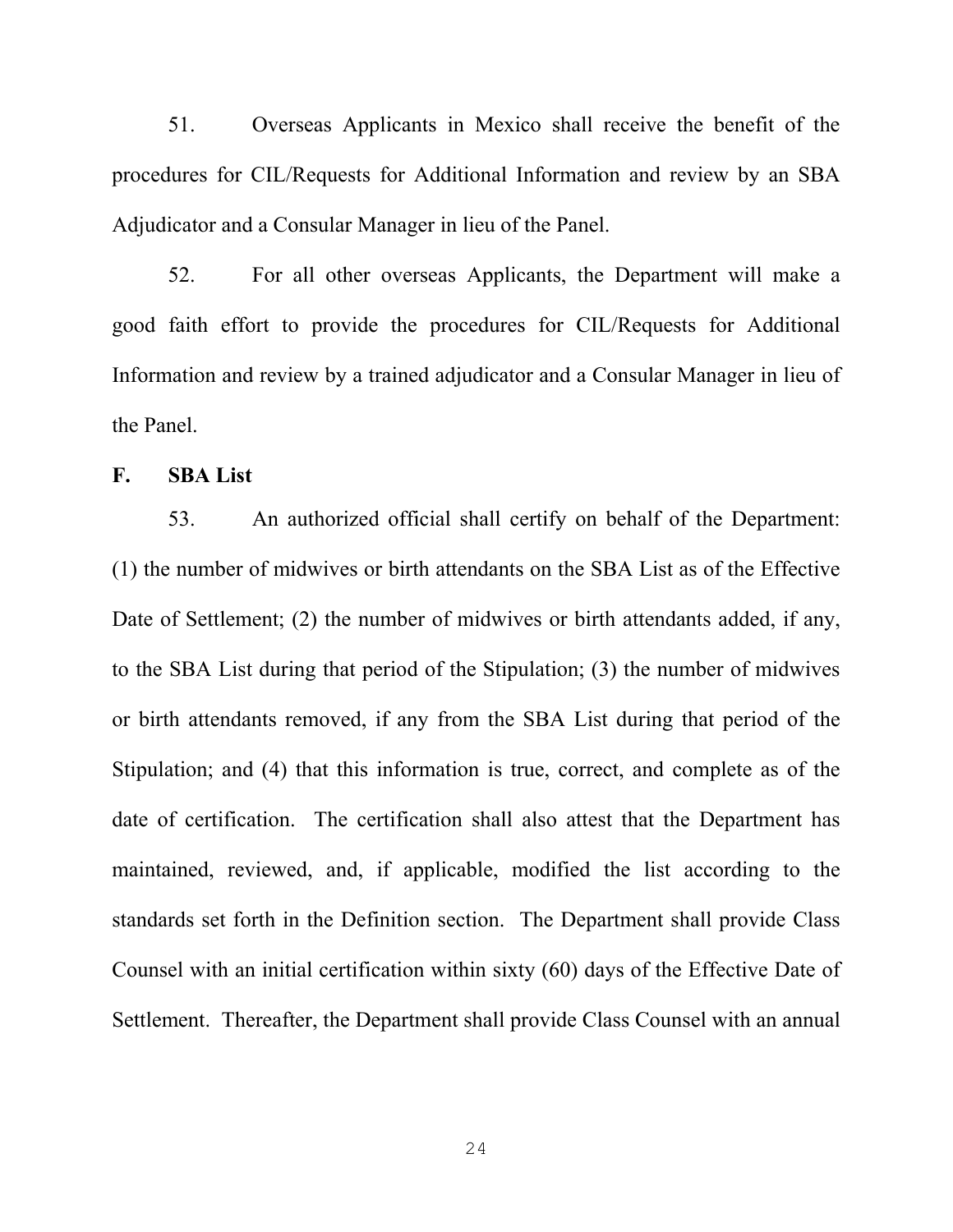certification and a final certification within forty-five (45) days of the termination of this Agreement.

# **G. Training Commitments**

54. Within sixty (60) days of the Effective Date, the Department will provide training concerning the adjudication standards and procedures for Class Members to all SBA Adjudicators, including members of the Panels and fraud prevention managers in the Houston Passport Agency, the National Passport Center, and the Charleston Passport Center, and to SBA Adjudicators and Consular Managers in Mexico. This training shall communicate, explain, and reinforce that the commitments, procedures, provisions, and standards set forth in this Stipulation are to be properly effectuated in the adjudication process. It will also include the dissemination and discussion of the principles relating to the preponderance of the evidence standards identified in Exhibit B to this Stipulation. The Department will make a good faith effort to incorporate this same training in its regular, initial, and ongoing training programs for all passport adjudicators. The Department shall maintain a record reflecting who has been trained pursuant to the Stipulation.

55. The Department will conduct additional training every six (6) months therafter until the Termination Date.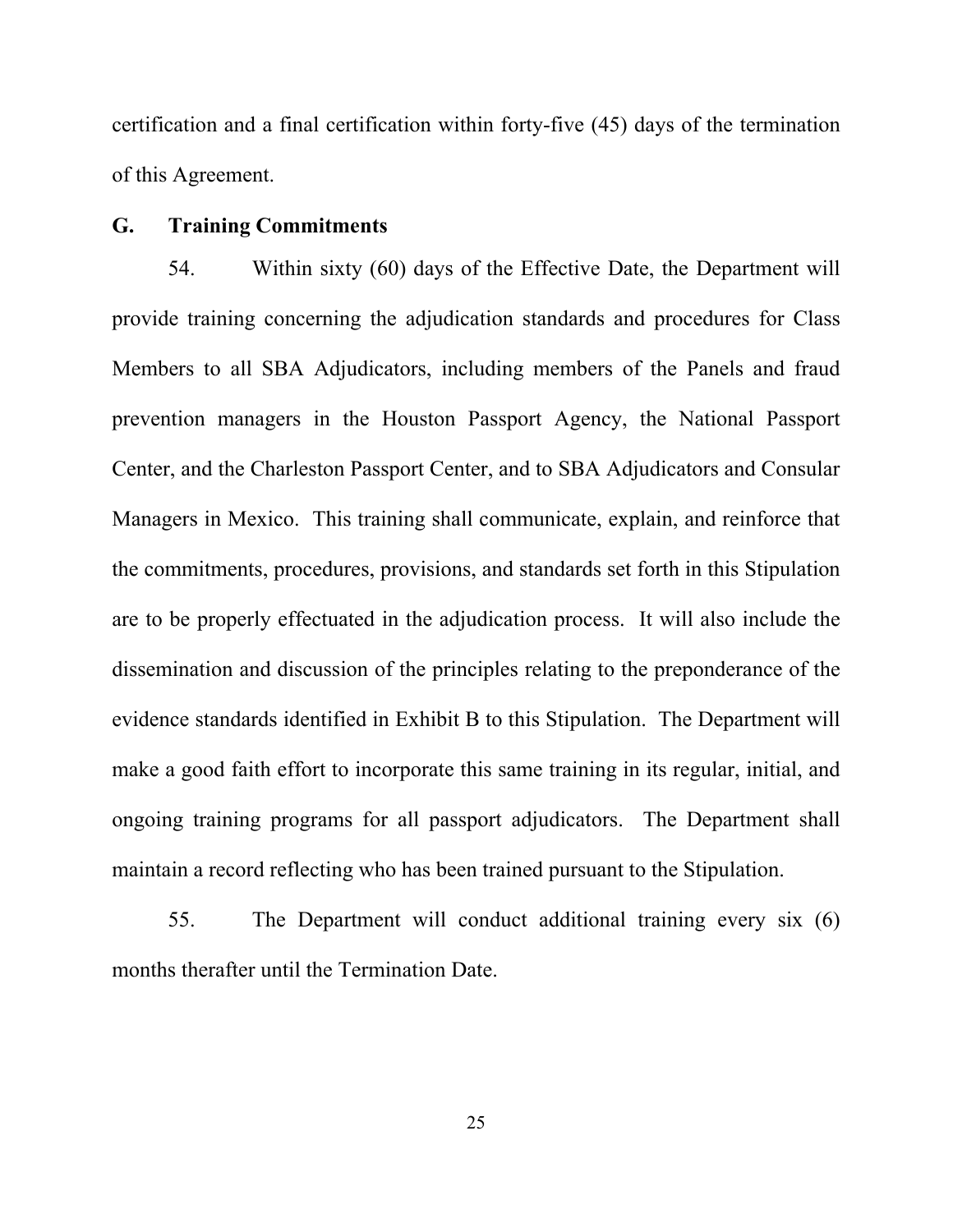56. The initial training will consist of at least a full day of training and will include newly developed written training materials consistent with this Stipulation and live and/or video conference class-room instruction.

57. The Department will create the position of SBA Official in the Houston Passport Agency, the National Passport Center, the Charleston Passport Center, and at overseas posts in Mexico. This official will have expertise in adjudicating SBA cases, will generally be the primary adjudicator in SBA cases, and may serve on the Panel. The Department may designate SBA Adjudicators or Officials at any other Agency or Center as necessary, and train them accordingly. The Panel will be comprised of three SBA officials who will be given additional training regarding adjudication of SBA cases and their role in the process.

#### **H. Community Outreach Efforts**

58. The Department and Class Counsel agree to engage in outreach efforts to Texas border communities. The Department and Class Counsel will coordinate regarding the location(s), date(s) and subject matter(s) of such outreach, as appropriate. Such outreach efforts may include presentations or publicly disseminated statements on the following: the key substantive and procedural terms of this Stipulation; that the Department employs race neutral policies, practices and procedures in adjudicating passport applications; that birth in the United States by the applicant and eligibility to apply for a U.S. passport based on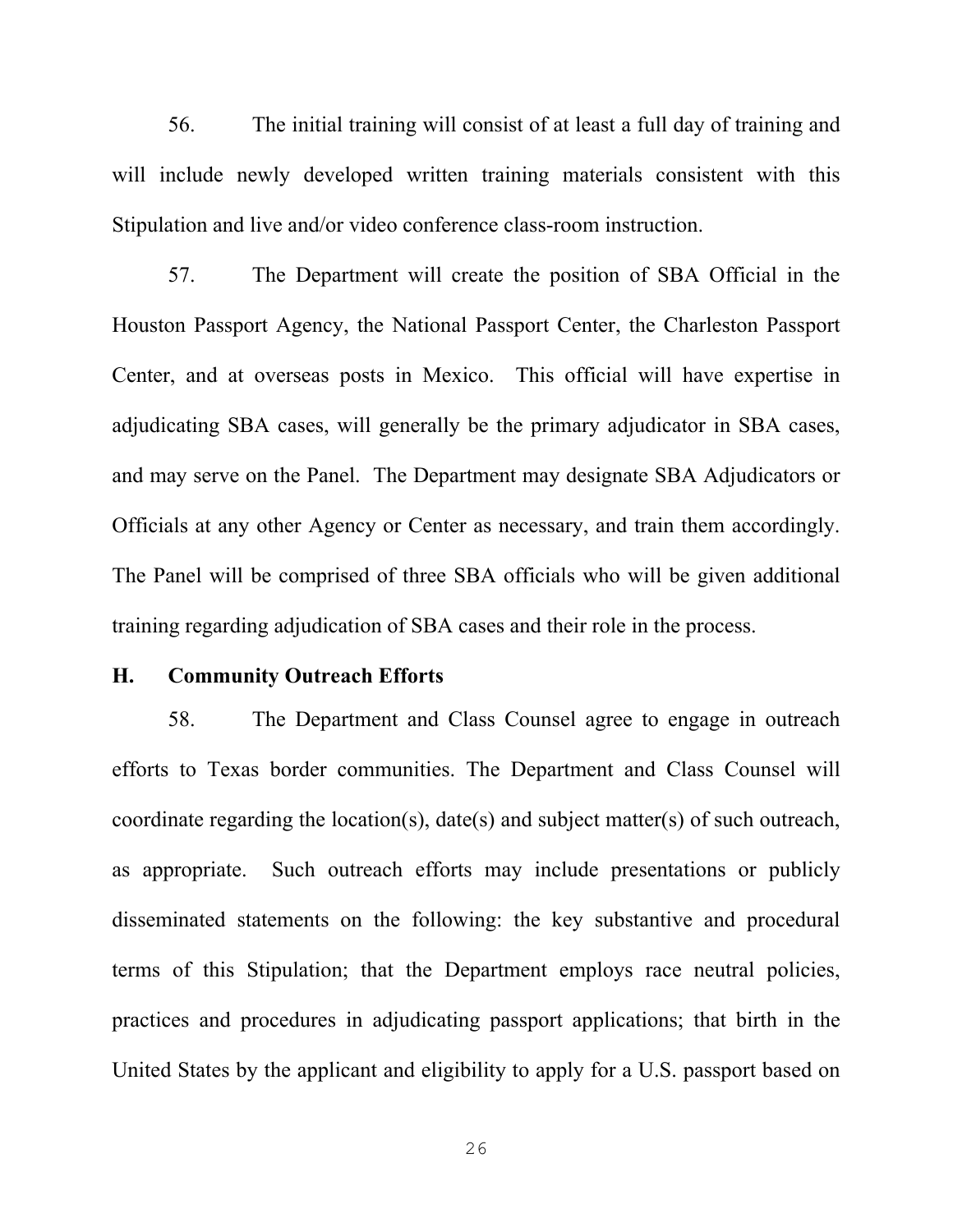that birth is not in any way affected by the immigration status of either birth parent or other family members; that non-institutional birth in the United States is not in and of itself a prohibition to qualifying for a U.S. passport; that there has been significant fraud by midwives and other birth attendants certifying births as occurring in the United States when they have not occurred in the United States; and that it is a crime to knowingly submit a fraudulent document in support of a passport application; potential publicly available sources for locating documents that may support a showing of birth in the United States and assist in promoting an understanding of the types of documents that would be useful in establishing birth in the United States.

### **I. Miscellaneous Provisions**

59. Within twenty-one (21) days of the Effective Date, the Department will communicate the details of the class settlement and availability of the readjudication process to all Class Members by advertising in the following newspapers: *El Paso Times*, *Diario de El Paso*, *Laredo Morning Times*, *The Brownsville Herald*, *El Nuevo*, and *Del Rio Herald*. These advertisements (the text of which is provided here as Exhibit C) shall appear in the Sunday paper for six (6) weeks in both English and Spanish.

60. Within twenty-one (21) days of the Effective Date, the Department will inform all relevant staff at Passport Offices and overseas posts in Mexico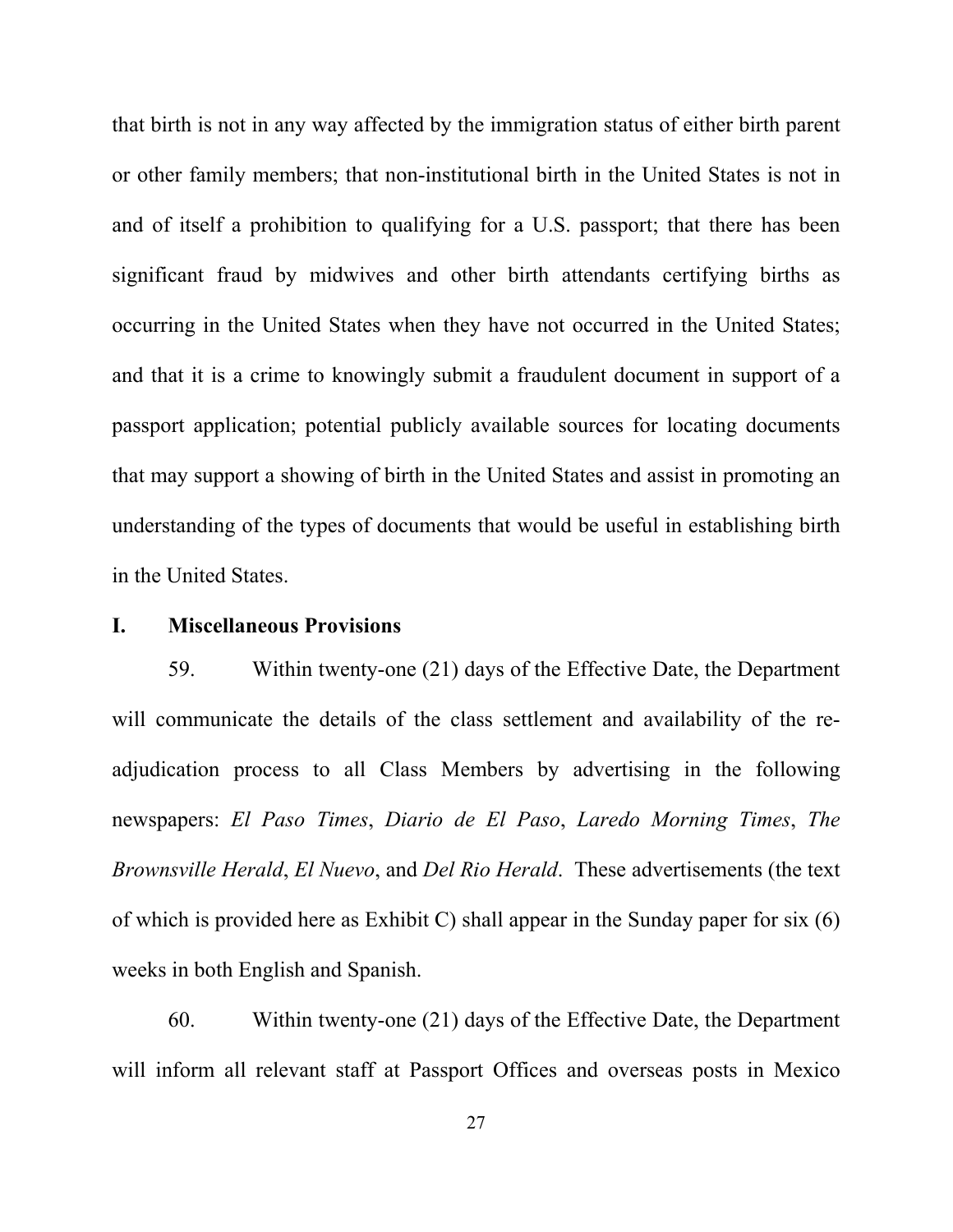about their responsibilities regarding the terms as set forth in this Settlement. The Department will provide Class Counsel with a copy of this final signed guidance, solely for informational purposes, subject to appropriate redactions. Class Counsel shall not disseminate nor disclose the guidance outside of Class Counsel.

61. Where the sharing of information among Defendants and any other agency is required by this Stipulation, Defendants shall comply with all requirements of the Privacy Act.

62. If the Department is required to provide Class Counsel with personal identifying information of Class Members, Class Counsel shall use the information only to comply with the Stipulation's terms. Class Counsel may not duplicate or disseminate the personal identifying information, except where dissemination is necessary to comply with the requirements of the Stipulation, and shall destroy or return the personal identifying information within thirty (30) days of the termination of this Stipulation and Settlement Agreement pursuant to paragraph 87, except for one copy which may be retained in Class Counsel's archive of the Action until thirty (30) days after the running of the Texas Statute of Limitations or other potentially applicable statute of limitations for an attorney malpractice claim accruing on or before the termination of the obligations of the Parties under this Stipulation pursuant to paragraph 87 of this Stipulation. Class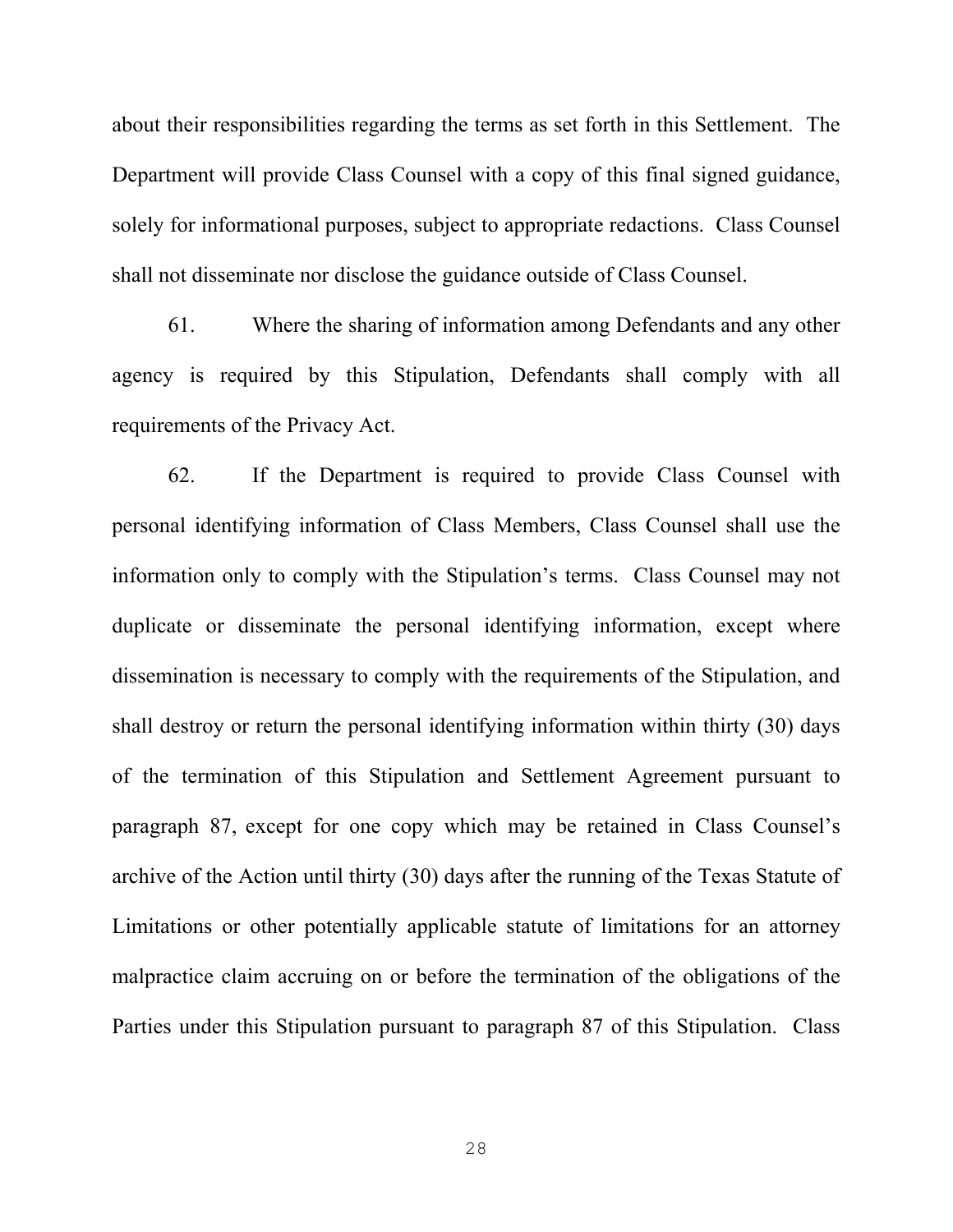Counsel assumes all obligations and responsibilities for the storage, retention, use, and release of the data consistent with applicable law.

63. The Department and Class Counsel will mutually approve (a) all Notices to the Class; and (b) the Notice of Final Settlement Agreement.

64. All press releases issued by the Department or Class Counsel regarding this Settlement shall be consistent with the provisions of this Agreement, including all of the paragraphs in the Preamble.

65. Class Counsel has had the opportunity to review and provide written comments on the materials identified in the Exhibits and consents to their use for the purposes identified in this Stipulation.

66. On or about seven (7) months after the Effective Date and every six (6) months thereafter until the termination of this Agreement, the Department shall provide Class Counsel with a report concerning the submission and adjudication of passport applications by Class Members ("Report"). The Report shall be provided as a functional spreadsheet in electronic format and shall include a separate row for each application and columns containing the following information for each application: (1) the date of the passport application, (2) the date, if any, of each written request for information, (3) the date, if any, of each request for an extension of time, (4) the date, if any, the application was submitted to the Panel, (5) the date, if any, of any passport issuance, and (6) the date, if any,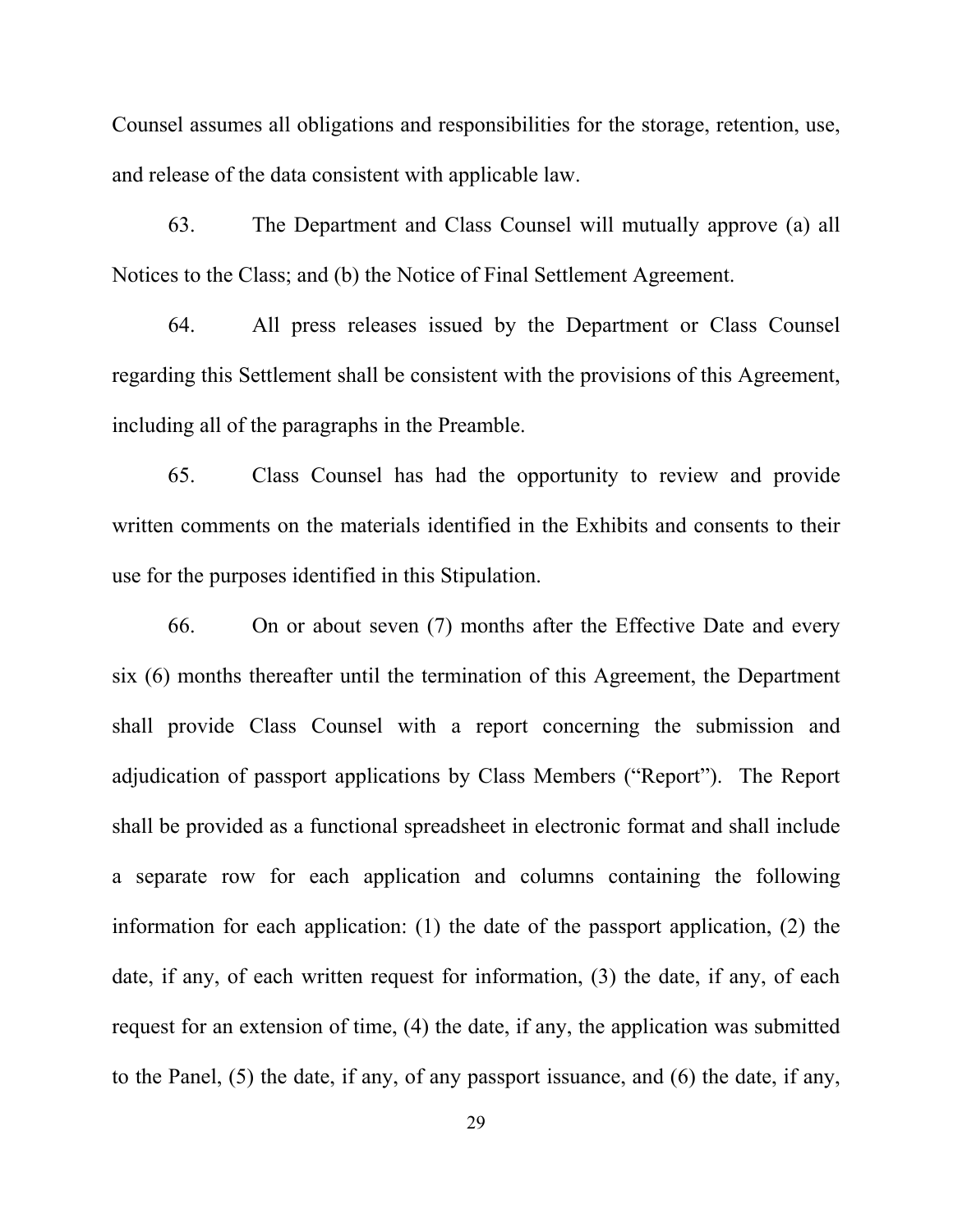of any application denial. Within forty-five (45) days of the termination of this Agreement, the Department shall provide Class Counsel with a final Report containing the aforementioned information.

### **IV. CONTINGENT JURISDICTION**

67. The Parties agree that this Court will not be asked to exercise jurisdiction to supervise the implementation of this Stipulation. The Parties further agree that this Court shall have contingent jurisdiction only over the matters specifically set forth in Section V and only once the Parties have exhausted the process for dispute resolution provided therein.

68. The Court shall not have jurisdiction over any claims arising overseas, unless otherwise provided by law, and nothing in this Settlement Agreement and Stipulation shall be meant to concede or confer jurisdiction in this or any other district court over any overseas claims whether or not arising from this Settlement Agreement and Stipulation.

# **V. DISPUTE RESOLUTION PROCEDURES**

69. The following dispute resolution process will be followed:

70. Starting from the Effective Date, upon learning of any fact or facts that constitute the basis for asserting that a Party, without notice or good cause shown, has materially failed to comply with any term of the Stipulation and Settlement Agreement, the Initiating Party shall promptly notify the other Party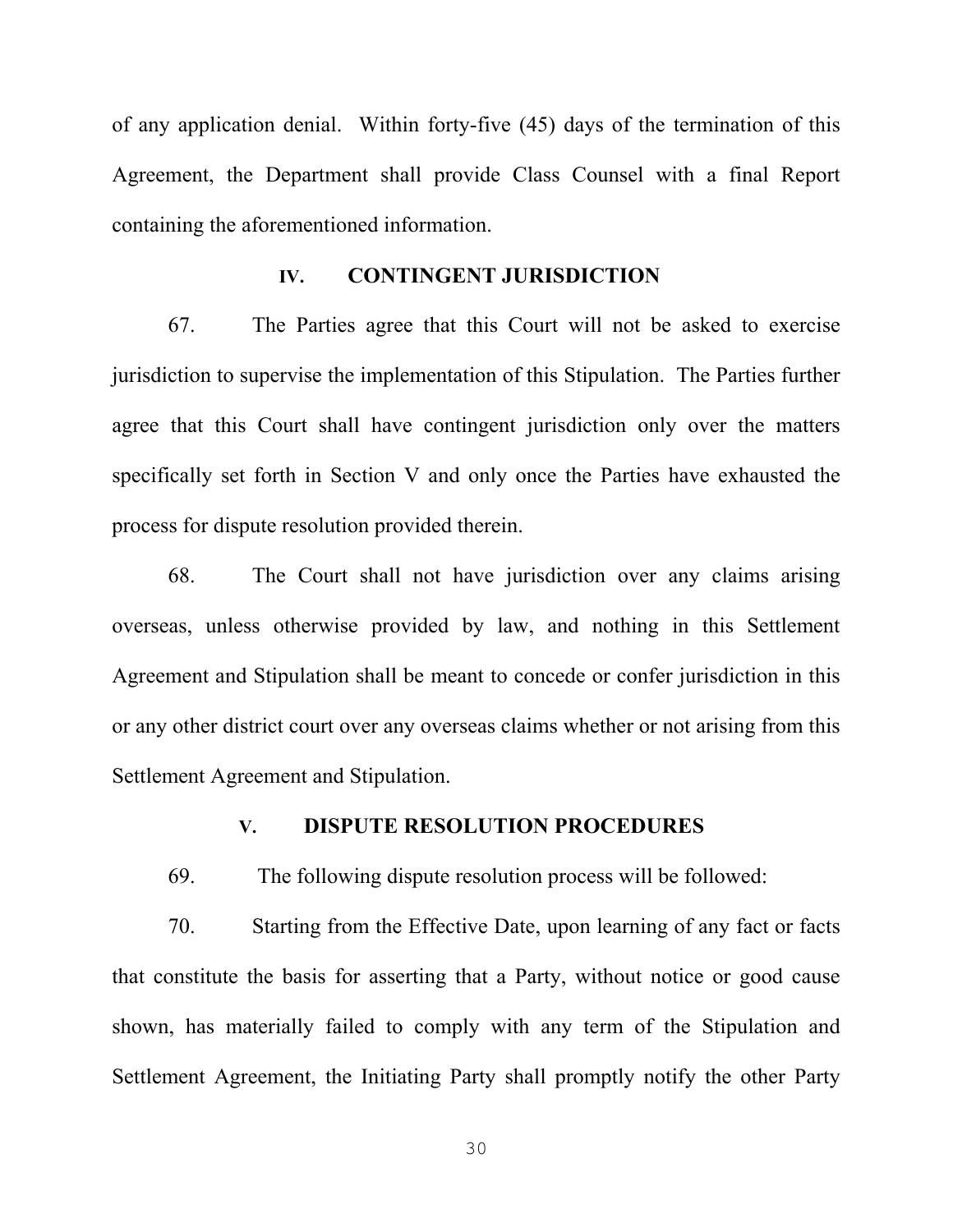(the "Responding Party") in writing of the fact or facts that support the contention and request a written response with respect thereto. Such allegations of violations of this Stipulation and Settlement Agreement must be substantiated with specific, detailed, and timely information about the violation sufficient to enable the Responding Party to investigate and respond. Within thirty (30) days after receipt of the notice, the Responding Party shall notify the Initiating Party in writing of the Responding Party's position and any action it has taken or intends to take in connection therewith.

71. Starting from the Effective Date, upon learning of any fact or facts that constitute the basis for asserting that a Party, without notice or good cause shown, has engaged in a pattern or practice constituting substantial noncompliance with the terms of this Stipulation and Settlement Agreement, or that any Party has expressly repudiated any of its terms, the Initiating Party shall promptly notify the other Party (the "Responding Party") in writing of the fact or facts that form the basis of the contention and request a written response with respect thereto. Such allegations of violations of this Stipulation and Settlement Agreement must be substantiated with specific, detailed, and timely information about the violation sufficient to enable the Responding Party to investigate and respond. Within sixty (60) days after receipt of the notice, the Responding Party shall notify the Initiating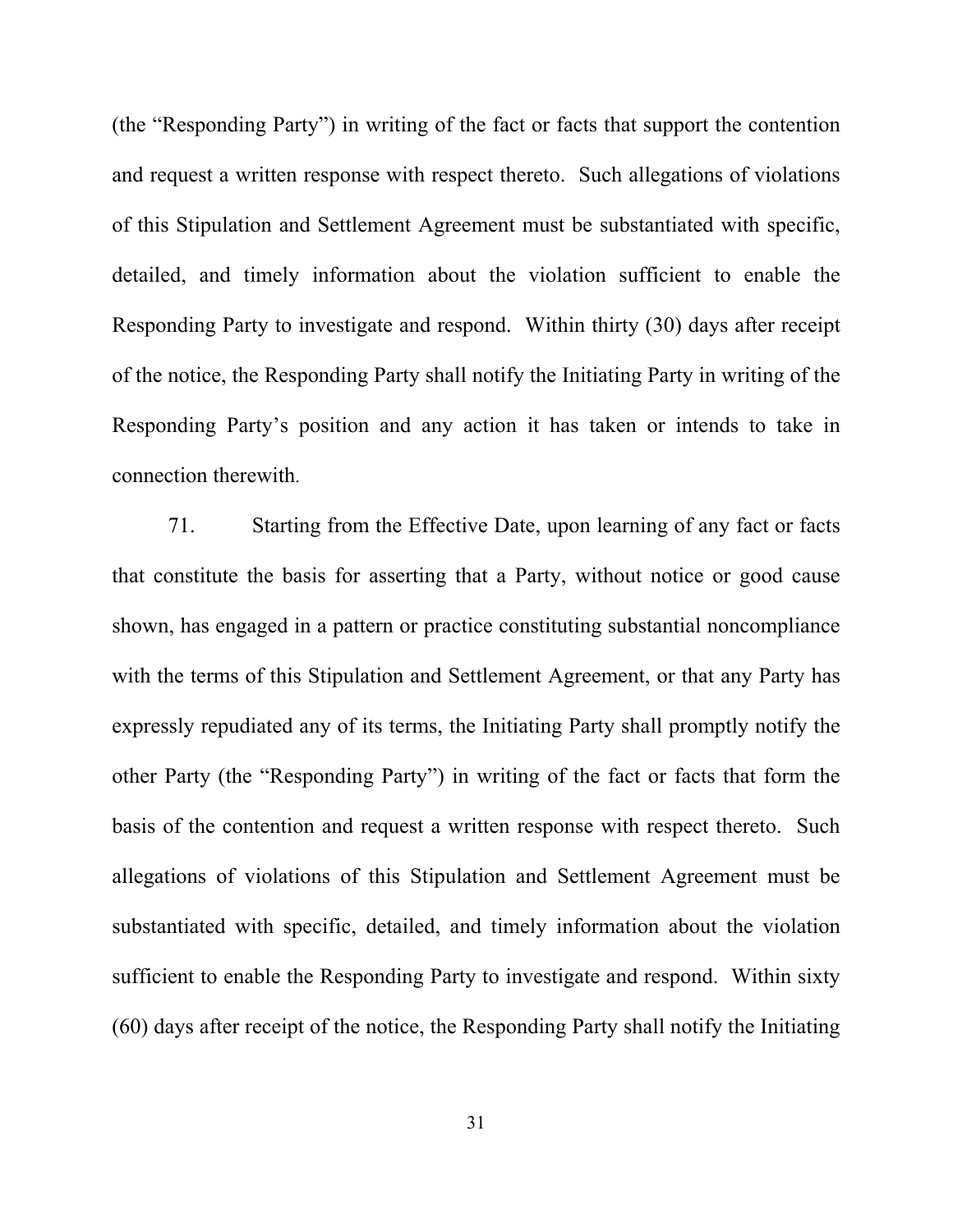Party in writing of the Responding Party's position and any action it has taken or intends to take in connection therewith.

72. During the time period following the completion of the appropriate process outlined in this section, the Parties shall negotiate in good faith in an effort to resolve any remaining disputes. The Parties agree that this negotiation period will be considered exhausted if the negotiations have reached an impasse.

73. Should the Parties be unable to resolve any issues raised between them, after exhausting all of the applicable procedures set forth in this section, and subject to the limitations of Section IV, above, such issues shall be raised before a Magistrate Judge in the Southern District of Texas upon which all parties agree and selected by Judge Randy Crane, who shall hear, mediate, and, to the fullest extent possible, obtain the agreement of both Parties to resolve the issue(s) in dispute. The Parties agree that the dispute resolution process set forth in this Section will be considered exhausted if the mediation has reached an impasse.

74. Except as identified specifically in this paragraph, the Parties agree that failure to comply with any of the deadlines in this Stipulation and Settlement Agreement does not constitute a violation of this Stipulation in the case of unforeseeable circumstances. Any party that learns that it will be unable to comply with any such deadline due to unforeseeable circumstances shall notify the other party as soon as practicable.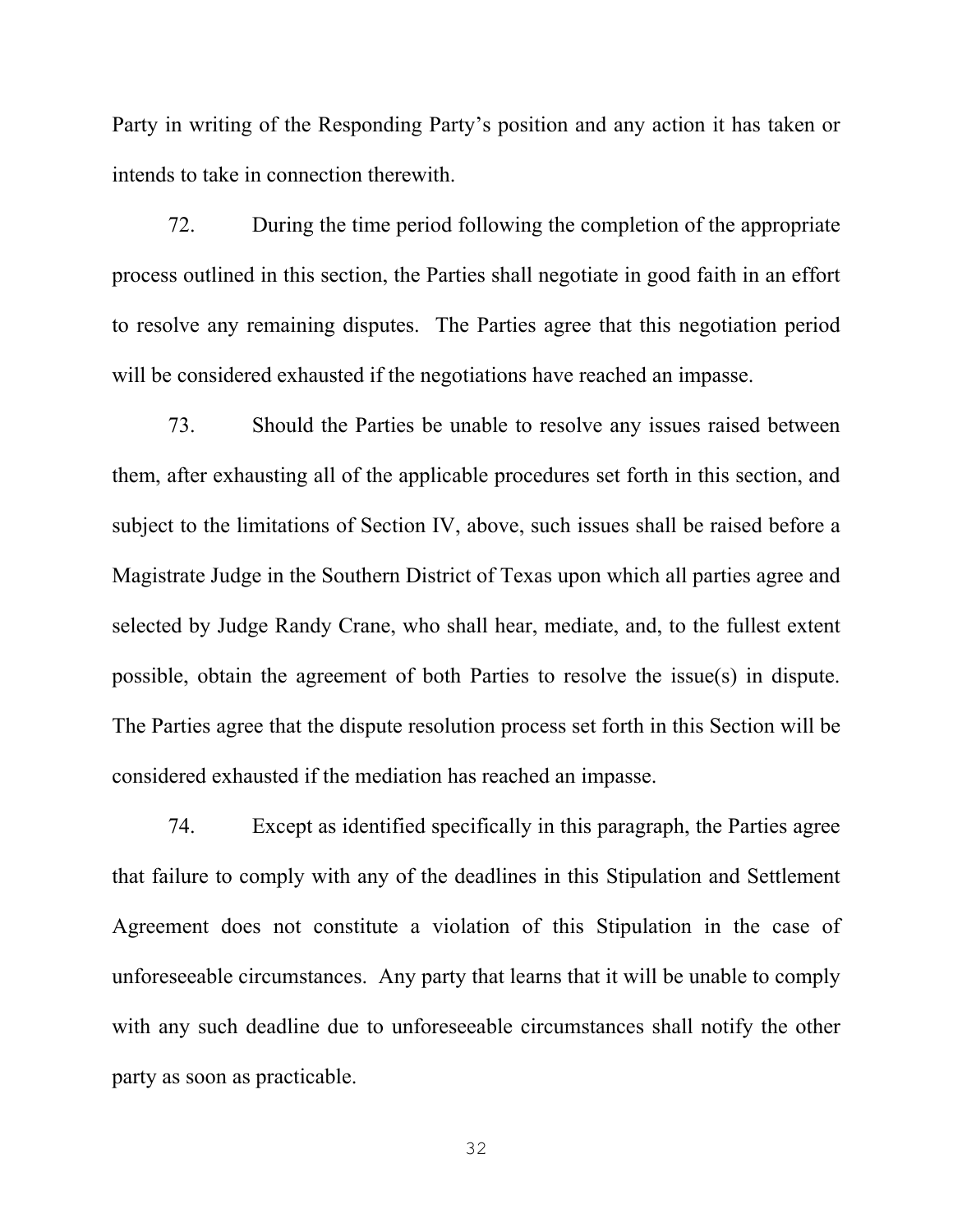75. The Parties agree that the mediation process shall be conducted confidentially and no public disclosure shall be made relating to the dispute before or during the mediation process. All documents and information disclosed by either Party during the mediation process shall be governed by rule 408 of the Federal Rules of Evidence and shall not be admissible in any judicial proceeding. All statements or conclusions of the mediator shall not be admissible in any subsequent judicial proceeding.

76. The Parties specifically exempt any issues concerning the SBA List from Dispute Resolution set forth above, with the exception of the issues set forth in paragraph 53.

# **VI. CLASS NOTICE, TERMS OF ORDER FOR NOTICE, HEARING AND FINAL JUDGMENT**

77. Class notice shall be by publication only.

78. Defendants shall bear the costs incurred in connection with notifying the class of the terms and conditions of this Stipulation.

79. Concurrently with their filing of this Stipulation, Class Counsel and Defendants' Counsel shall jointly apply to the Court for Certification of the Settlement Class and Preliminary Court Approval of the Settlement provided for in this Stipulation and entry of a Preliminary Approval Order, substantially in the form appended hereto as Exhibit D. Such Preliminary Approval Order will seek approval of a Notice to the Class (the "Notice" which is attached as Exhibit E), as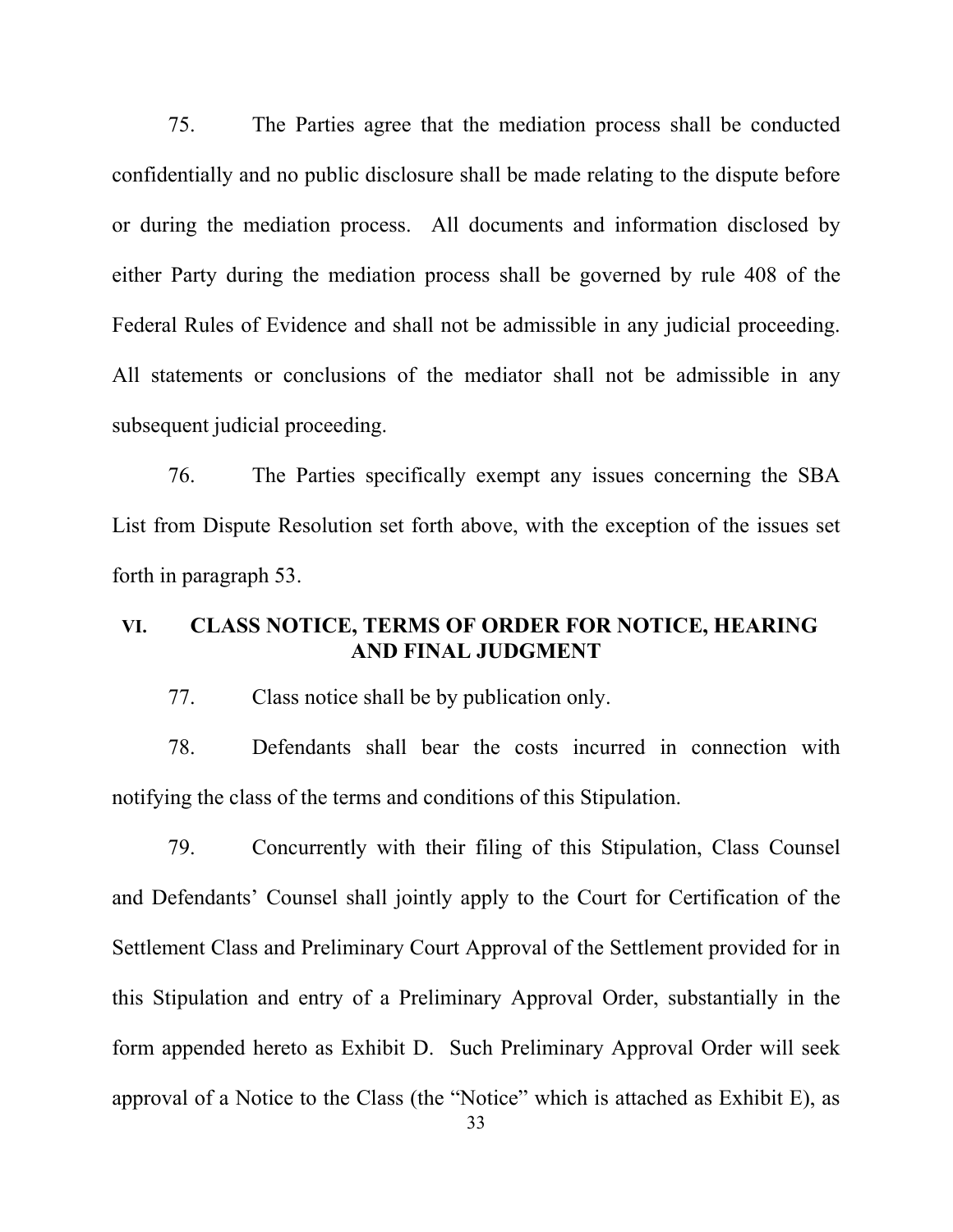well as a finding that the following satisfies the publication requirements of Fed. R. Civ. P. 23: Within five (5) business days of the date of entry of the Preliminary Approval Order, the Department will post the Notice by:

> A. Prominently displaying the Notice in all Regional Passport Agencies and Centers;

> B. Posting the Notice as a link on the Department's website, and providing a link to a copy of this Stipulation. These links shall continue to appear on the Department's website for the duration of this Stipulation. However, following the June 1, 2010 and December 31, 2010 deadlines, they may be modified to reflect that requests for and fee-free re-adjudication are no longer accepted;

> C. Providing the Notice for distribution to Casa de Proyecto Libertad, Catholic Charities – Roman Catholic Diocese of Brownsville, La Union del Pueblos Enteros, South Texas Civil Rights Project, South Texas Immigration Council, and Texas Rio Grande Legal Aid;

> D. Transmitting the Notice to each Post Office and acceptance facility that accepts passport applications in Texas. The Department will ask (but cannot require) that each Post Office and other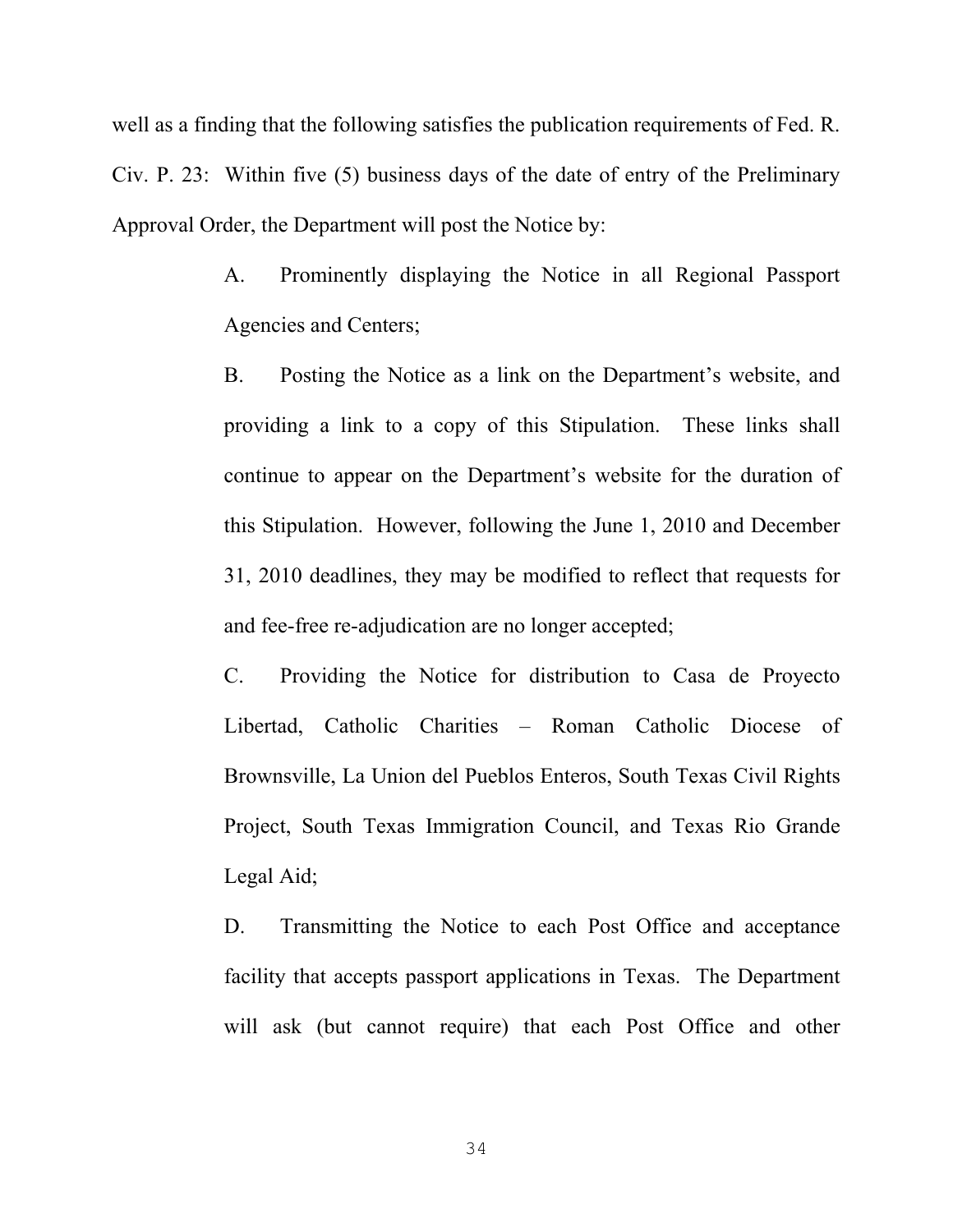acceptance facility prominently display the Notice for at least six (6) weeks;

80. The Notice shall be in English and Spanish.

81. If the Settlement contemplated by this Stipulation is approved by the Court, counsel for the Parties shall request that the Court enter Final Judgment substantially in the form appended hereto as Exhibit F.

82. Within twenty-one (21) days of the Effective Date, Defendants will publish a Notice of Final Settlement Agreement employing the same methods set forth in paragraph 79 (B) and (C). The language of the Notice of Final Settlement Agreement will be agreed upon by the Parties and will constitute an updated Notice to the Class.

# **VII. EFFECTIVE DATE OF SETTLEMENT, WAIVER OR TERMINATION**

83. The Effective Date of this Stipulation shall be the date when all of the following shall have occurred: (a) entry of the Preliminary Approval Order in all material respects in the form appended hereto as Exhibit D; (b) final approval by the Court of this Stipulation, following notice to the Class and a hearing, if required and as prescribed by Rule 23 of the Federal Rules of Civil Procedure; and (c) entry by the Court of Final Judgment, in all material respects in the form appended hereto as Exhibit F. Following entry of the Final Judgment, the Parties agree to and the Court shall then dismiss the Settled Claims with prejudice.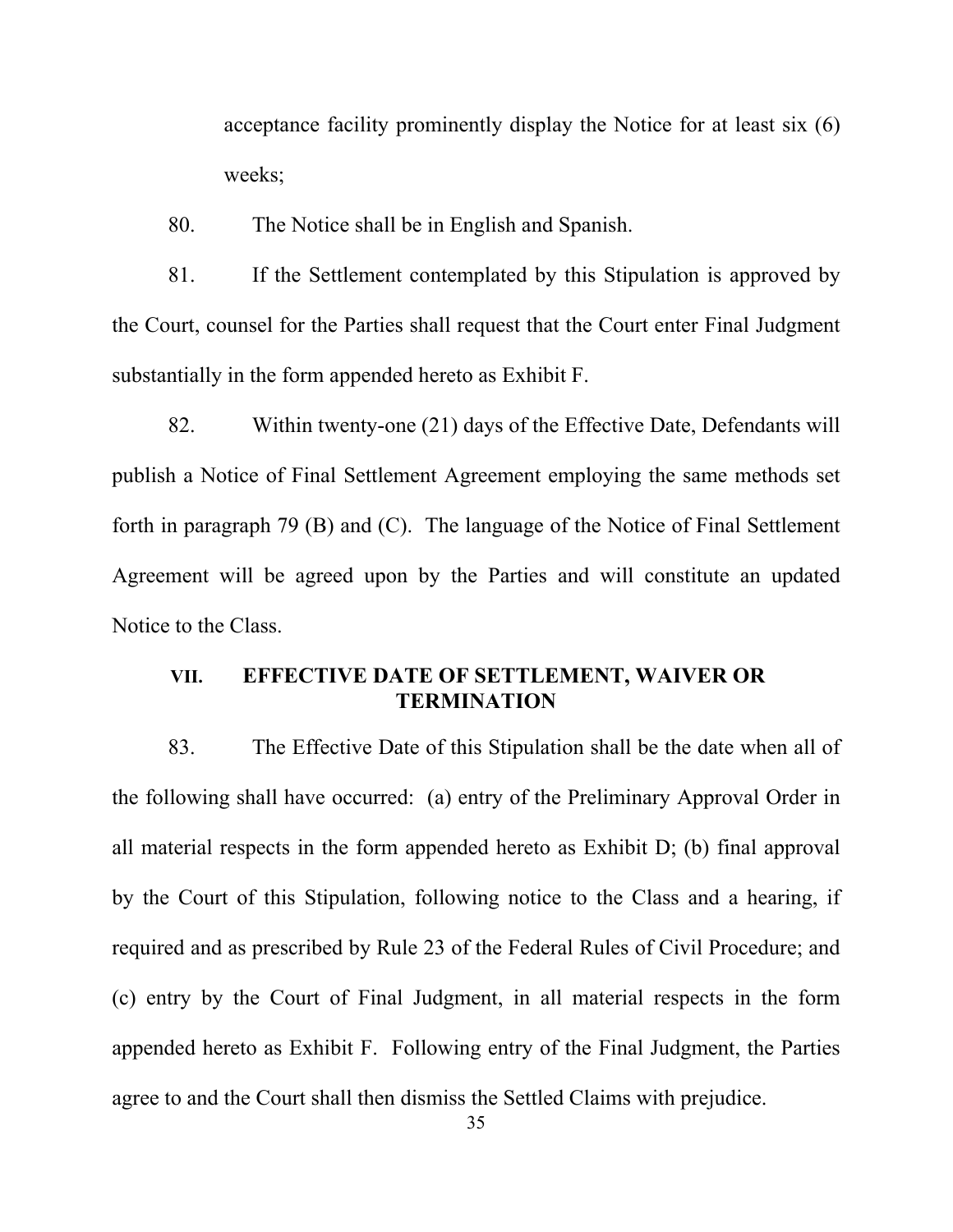84. In the event that the District Court's approval of the Stipulation or the Final Judgment referenced is voided on appeal, vacated, or terminated, the Parties' good faith adherence to the terms of this Stipulation prior to said voidance, vacation or termination shall not be considered unlawful.

85. Defendants' Counsel or Class Counsel shall have the right to terminate the Settlement and this Stipulation by providing written notice of their election to do so ("Termination Notice") to all other Parties hereto within thirty (30) days of (a) the District Court's declining to enter the Preliminary Approval Order or modifying that Preliminary Approval Order in any material respect; (b) the District Court's declining to approve the Settlement embodied in this Stipulation or any material part of it; (c) the District Court's declining to enter the Final Judgment or modifying the Final Judgment in any material respect; (d) the Court of Appeals or the United States Supreme Court's modifying, reversing, or vacating in any material respect the Final Judgment; or (e) the District Court's, the Court of Appeal's, or the United States Supreme Court's modifying, reversing, or vacating and entering an Alternative Judgment in any material respect.

86. Except as otherwise provided herein, in the event the Settlement is terminated or modified in any material respect or fails to become effective for any reason, then the Settlement shall be without prejudice and none of its terms shall be effective or enforceable; the Parties to this Stipulation shall be deemed to have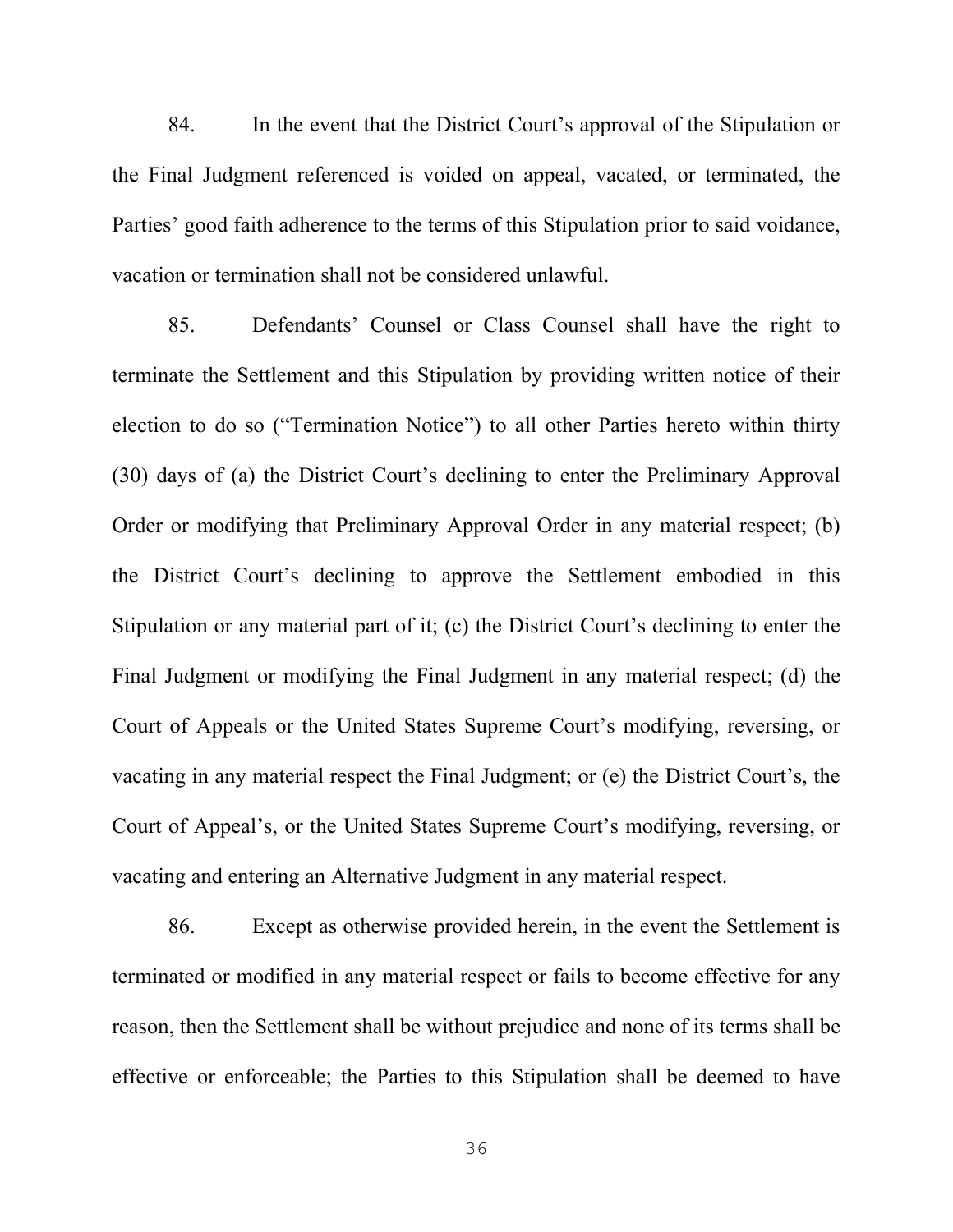reverted to their respective status in the Action as of the date and time immediately prior to the execution of this Stipulation; and except as otherwise expressly provided, the Parties shall proceed in all respects as if this Stipulation and any related orders had not been entered. In the event the Settlement is terminated or modified in any material respect, the Defendants shall be deemed not to have waived, modified, or be estopped from asserting any additional defenses available to them.

# **VIII. TERMINATION OF OBLIGATIONS**

87. The obligations of this Stipulation shall terminate after two (2) years and eleven (11) months from the Effective Date without further action by the Court. However all applications covered by this Agreement must be submitted by the termination date of this Agreement, and thus shall be treated under this Agreement and be resolved in accordance with the terms of this Agreement.

### **IX. NO ADMISSION OF WRONGDOING**

88. This Stipulation, whether or not executed, and any proceedings taken pursuant to it:

a. Shall not be construed to waive, reduce, or otherwise diminish the authority of the Defendants to enforce the laws of the United States against Class Members, consistent with the Constitution, laws of the United States, and applicable regulations;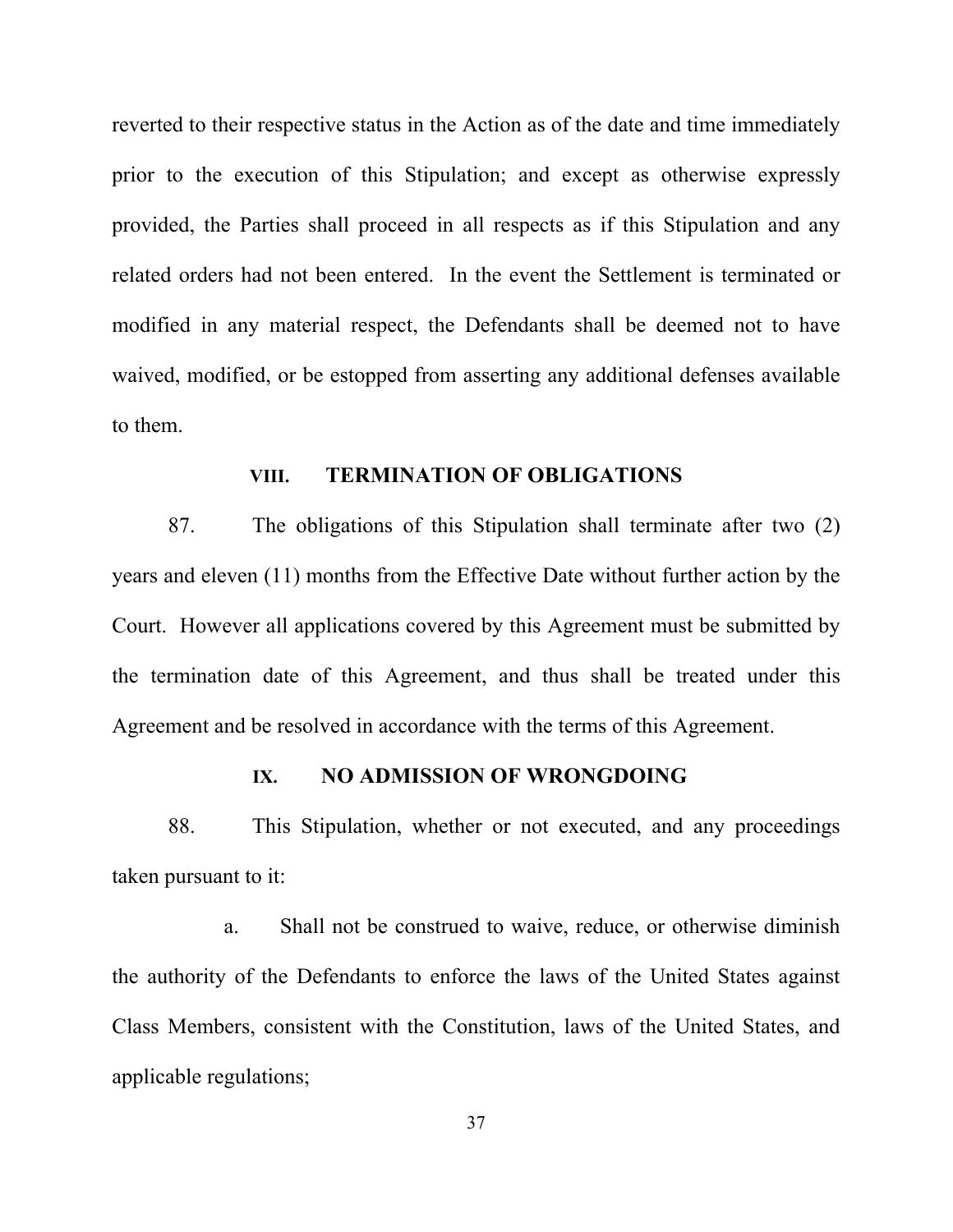b. Shall not be offered or received against the Defendants as evidence of, or construed as or deemed to be evidence of, any presumption, concession, or admission by any of the Defendants of the truth of any fact alleged by the Plaintiffs or the validity of any claim that had been or could have been asserted in the Action or in any litigation, or the deficiency of any defense that has been or could have been asserted in the Action, or of any liability, negligence, fault, or wrongdoing of the Defendants; or any admission by the Defendants of any violations of, or failure to comply with, the Constitution, laws or regulations; and

c. Shall not be offered or received against the Defendants as evidence of a presumption, concession, or admission of any liability, negligence, fault, or wrongdoing, or in any way referred to for any other reason as against any of the Parties to this Stipulation, in any other civil, criminal, or administrative action or proceeding, other than such proceedings as may be necessary to effectuate the provisions of this Stipulation; provided, however, that if this Stipulation is approved by the Court, Defendants may refer to it and rely upon it to effectuate the liability protection granted them hereunder.

# **X. ATTORNEYS' FEES**

89. Defendants agree to pay \$150,000.00 in attorney fees and costs as part of the settlement within sixty (60) days of the Effective Date of the Stipulation. The payment of \$150,000.00 shall be made to Hogan & Hartson and

38 and the contract of the contract of the contract of the contract of the contract of the contract of the con<br>Seconds and the contract of the contract of the contract of the contract of the contract of the contract of th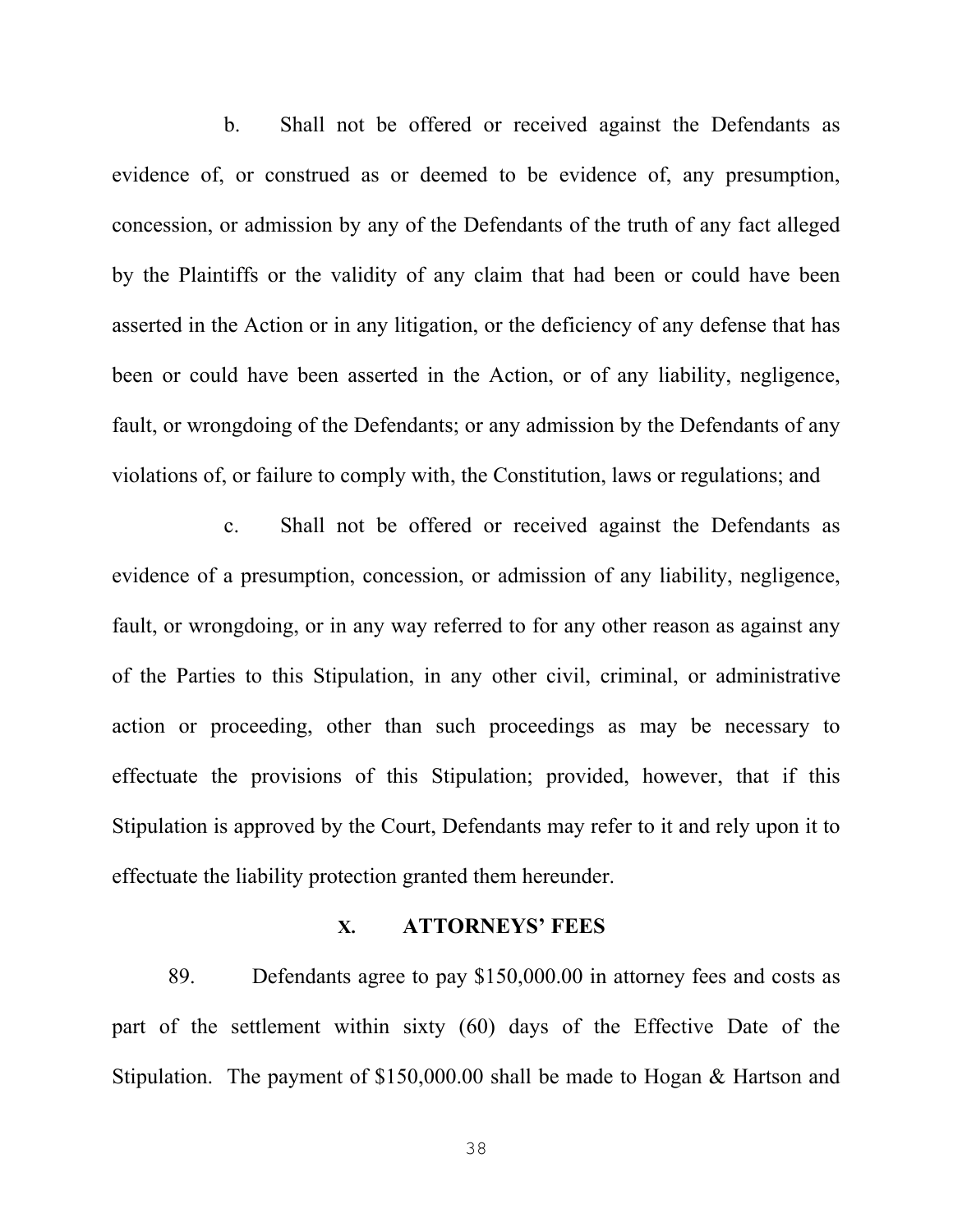will fully satisfy any and all claims for attorney fees and costs in this Action. Plaintiffs agree and shall not seek nor be permitted any additional fees and costs under the Equal Access to Justice Act or otherwise.

#### **XI. ADDITIONAL PROVISIONS**

90. This Stipulation, and the obligations incurred herein, shall be in full and final disposition of the Action with prejudice, including any and all Settled Claims against Defendants. On the Effective Date, Plaintiffs, including Class Members, shall be deemed to have fully, finally, and forever released, relinquished, and discharged the Defendants of and from any and all Settled Claims, subject to the provisions of Section V.

91. All of the exhibits attached hereto are hereby incorporated by reference as though fully set forth herein.

92. This Stipulation may not be modified or amended, nor may any of its provisions be waived except by a writing signed by all Parties hereto or their successors-in-interest.

93. The waiver by one Party of any breach of this Stipulation by any other Party shall not be deemed a waiver of any other prior or subsequent breach of this Stipulation**.** Failure by a Party to seek enforcement of any provision of the Agreement shall not be construed as a waiver of the Party's right to enforce the Agreement.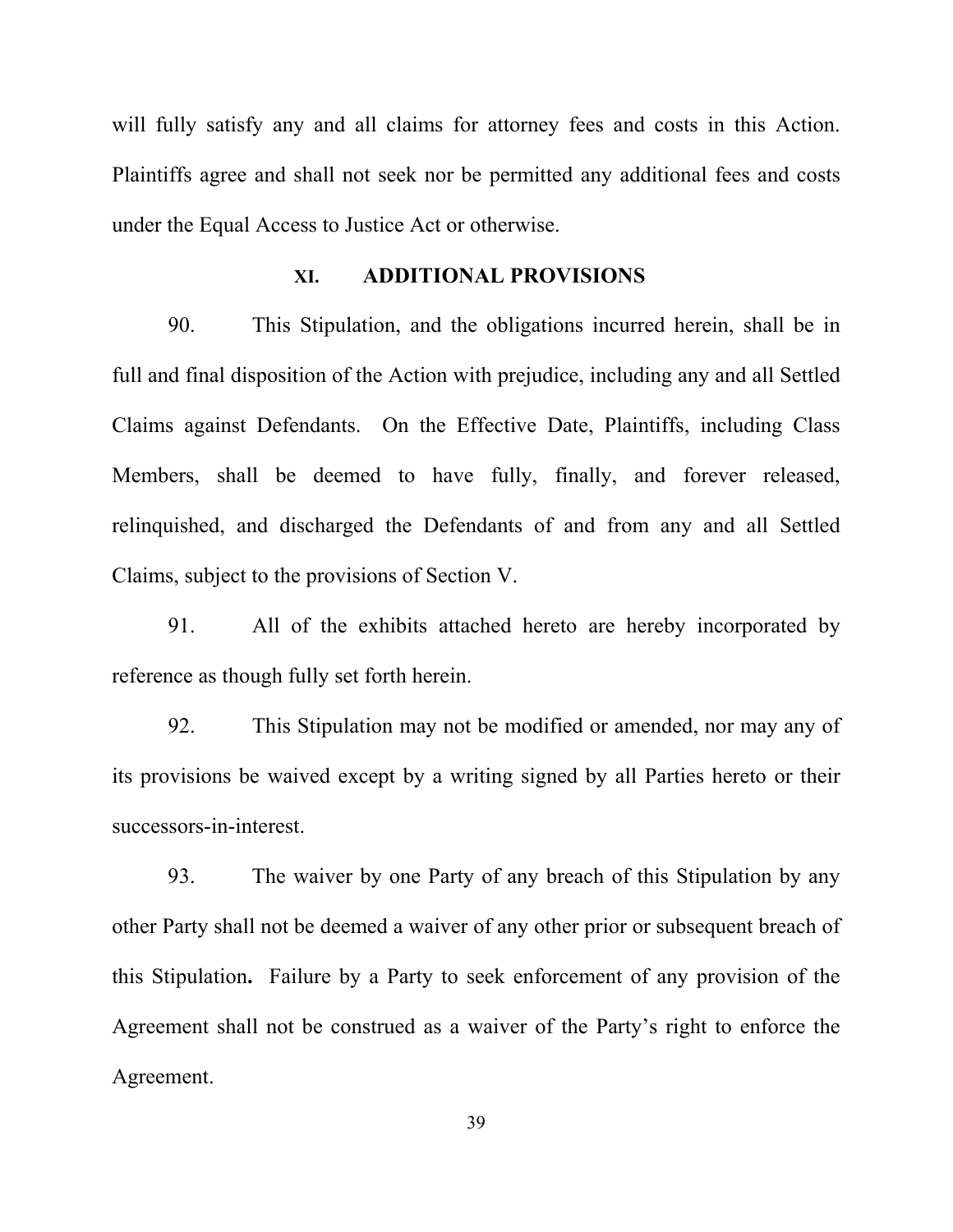94. This Stipulation and its exhibits constitute the entire Agreement among the Parties hereto concerning the Settlement of the Action, and no representations, warranties, or inducements have been made by any Party hereto other than those contained and memorialized in such documents.

95. This Stipulation may be executed in one or more counterparts. All executed counterparts and each of them shall be deemed to be one and the same instrument provided that counsel for the Parties to this Stipulation shall exchange among themselves original signed counterparts.

96. This Stipulation shall be binding upon, and inure to the benefit of, the successors and assignees of the Parties hereto.

97. If any provision of this Stipulation is declared void or unenforceable by any court of competent jurisdiction, for any reason, the remainder of the Agreement shall remain in full force and effect.

98. This Stipulation shall not be construed more strictly against one Party than another merely by virtue of the fact that it, or any part of it, may have been prepared by counsel for one of the Parties, it being recognized by the Parties that this Stipulation is the result of arm's length negotiations between the Parties and that all Parties have contributed substantially and materially to the preparation of this Stipulation.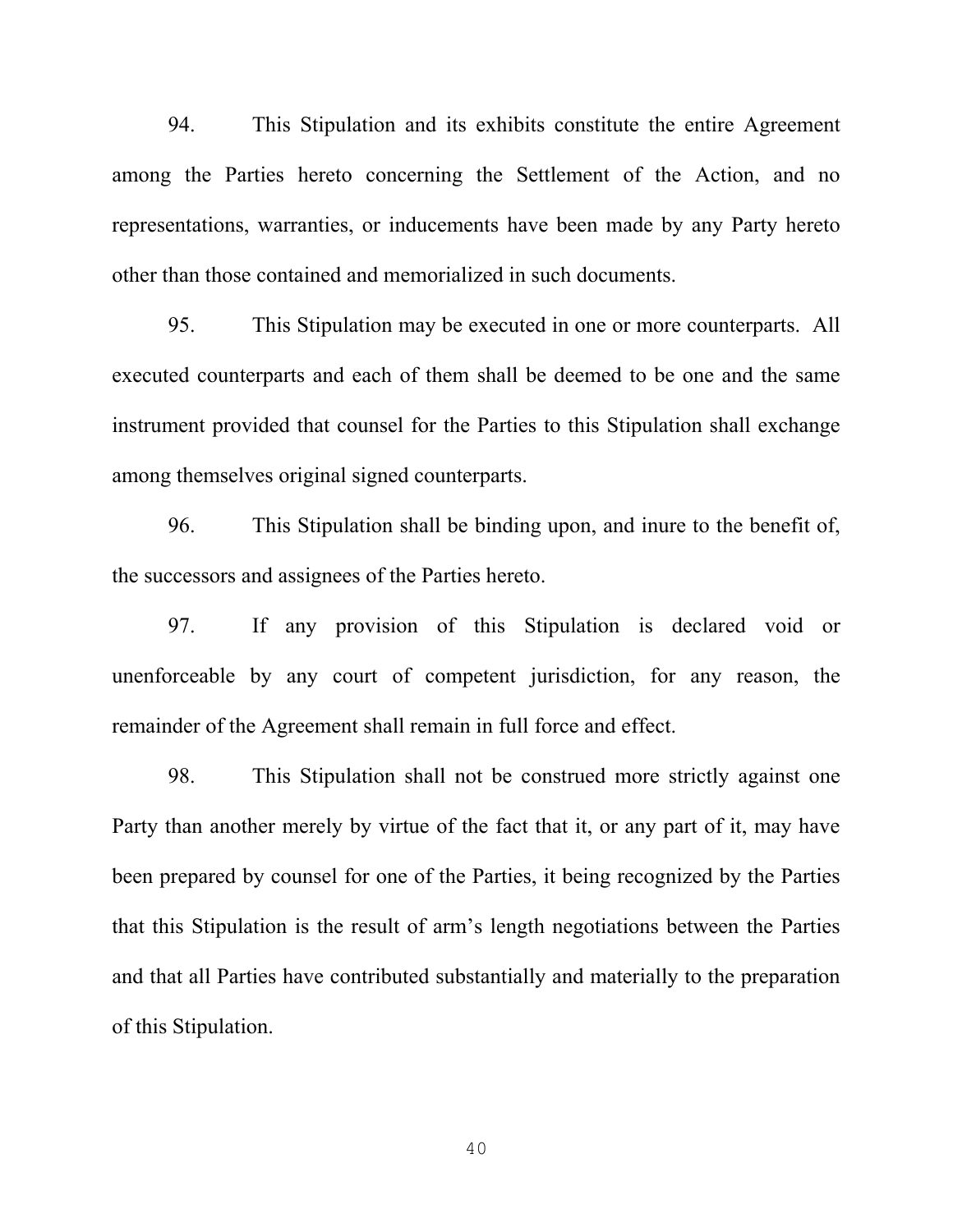99. All counsel and any other person executing this Stipulation and any of the exhibits hereto, or any related settlement documents, warrant and represent that they have the full authority to do so and that they have the authority to take appropriate action required or permitted to be taken pursuant to the Stipulation to effectuate its terms.

100. Class Counsel and Defendants' Counsel agree to cooperate fully with one another in seeking Court approval of the Preliminary Order in Connection with the Settlement Proceedings, the Stipulation and Agreement of Settlement, and to promptly agree upon and execute all such other documentation as may be reasonably required to obtain final approval by the Court of the Settlement.